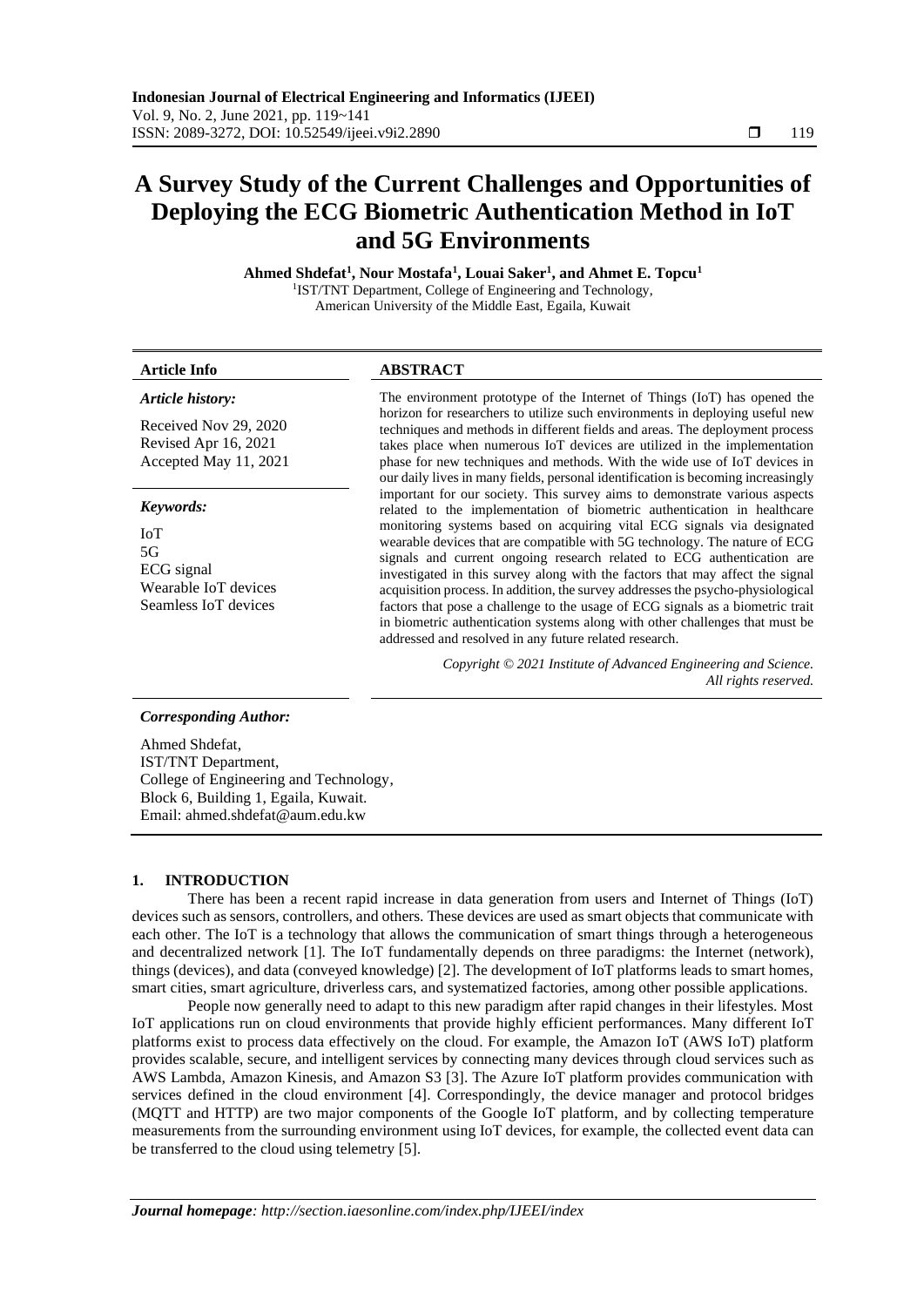During the COVID-19 pandemic, IoT devices such as smartphones with embedded sensors using machine learning techniques have intelligently helped track COVID-19 patients using real-time data utilization [\[6\].](#page-16-5) Lampropoulos et al. [\[7\]](#page-16-6) presented detailed survey results regarding IoT industrial applications that affect industrial developments and trends. The number of smart factories, for example, is expected to increase dramatically in the upcoming years with new trends of manufacturing that depend on smart IoT devices, inevitably moving in the direction of modeling human-free and robot-controlled factories. Another report [\[8\]](#page-16-7) indicated that healthcare services will be more vigorous on the heels of the COVID-19 pandemic. Robust services in healthcare systems may be provided by IoT-based solutions such as remote patient control, robots, and others, especially in quarantined hospitals. Data generated from these devices can then be conveyed to medical systems in order to handle situations and obtain accurate results using machine learning [\[9\].](#page-16-8)

At the same time, the number of smartphone users is increasing massively every year. According to one report [\[10\],](#page-16-9) recent statistics show that the number of smartphone device users exceeded 3.5 billion in 2020 and is expected to surpass 3.8 billion in 2021. At this rate, the current mobile network infrastructure using fourth generation (4G) or Long-Term Evolution (LTE) technology will not be able to support all of the newly produced devices with IP addresses to be attached to the network to communicate actively due to the limited nature of the currently used communication protocol in the networking field, which is IPV4 [\[11\].](#page-16-10) In addition, as more devices are connected to the network and actively communicating, more latency and delay will occur, causing low-quality telecommunication services for users [\[12\],](#page-16-11) [\[13\].](#page-16-12)

Considering the fundamental point of the IoT, which makes everything connected, including heterogeneous things like the future's high volume of smartphone devices, computing devices, appliances, sensors, and objects, a demand is being created for infrastructure with enhanced data rates, more bandwidth, better capacity, minimized latency, and better quality of service [\[14\].](#page-16-13) Pervasive interactions between heterogeneous objects such as smart autonomous cars, sensors, appliances, and smartphones within the environments of smart homes, smart cities, and smart grids are triggering the issue of channel access for various heterogeneous objects via different applications, such as medical monitoring applications using vital signs and security applications using biometric authentication method[s \[15\].](#page-16-14)

The current LTE or 4G infrastructure will be crippled under this load and will not be able to meet the vital IoT demands of making everything within the IoT environment connected through a reliable network, especially while attempting to handle the produced data traffic that will result from the interactions between these connected devices [\[11\],](#page-16-10) [\[12\].](#page-16-11) In order to meet these demands and build a stable and reliable IoT environment, telecommunication companies, researchers, and educational institutions have started to explore alternative advanced technology infrastructures to meet the IoT demands [\[14\].](#page-16-13) The fifth generation (5G) of wireless communications technologies supporting cellular data networks has emerged as a proposed solution to resolve 4G limitations in meeting the demands of the IoT environment infrastructure. Therefore, 5G now represents the backbone of the IoT environment. In 5G architecture, there are three frequency spectrums: millimeter waves, mid-band, and low-band. The millimeter wave download speed ranges from 1 to 2 Gbit/s with frequencies above 24 GHz and below 72 GHz; the optimal frequency is 28 GHz. In the mid-band 5G case, download speeds are in the range of 100-400 Mbit/s with frequencies from 2.4 to 4.2 GHz. Finally, the lowband 5G frequency spectrum is identical to the one currently used for 4G [\[16\].](#page-17-0) This survey investigates the different biometric authentication methods deployed within the 5G IoT infrastructure in general and the electrocardiogram (ECG) biometric authentication method in particular.

Biometrics are defined as biological measurements or recordings of physical characteristics, such as fingerprint mapping, iris scanning, face recognition, behavioral characteristics, and voice recognition, which are used by an authentication system to identify and verify individuals and/or objects [\[17\].](#page-17-1) Biometric authentication systems are growing in complexity, as they have to handle ever-greater numbers of wearable devices, which are becoming an extended part of our bodies. Therefore, there is an increasing demand for an automatic and reliable authentication system. In the last decades, the above-mentioned biometric systems have been considered as reliable paradigms [\[18\],](#page-17-2)[\[19\].](#page-17-3) Biometric data types vary, but the most popular types are explained below.

The current trends for smart devices, including smartphones, wearable devices, and voice automatic assistant services, involve using voice interactions rather than traditional touch interfaces to perform many tasks including, but not limited to, making phone calls, sending messages, checking emails, performing banking services, and using driver assistant services [\[20\].](#page-17-4) In addition, vocal features may be used in voice biometric authentication. However, most of the current applications use this mechanism as a voice assistant, not as an authentication method, because it is difficult to secure, in addition to its vulnerability and exposure to many threats [\[21\],](#page-17-5) [\[22\].](#page-17-6)

Fingerprinting is used as a biometric method to identify the unique patterns of ridges and valleys on fingers. Sir William Herschell was the first to note the value of fingerprints for identification [\[23\],](#page-17-7) [\[24\].](#page-17-8) From the beginning of the twentieth century, the fingerprint was acknowledged as the most permanent biometric trait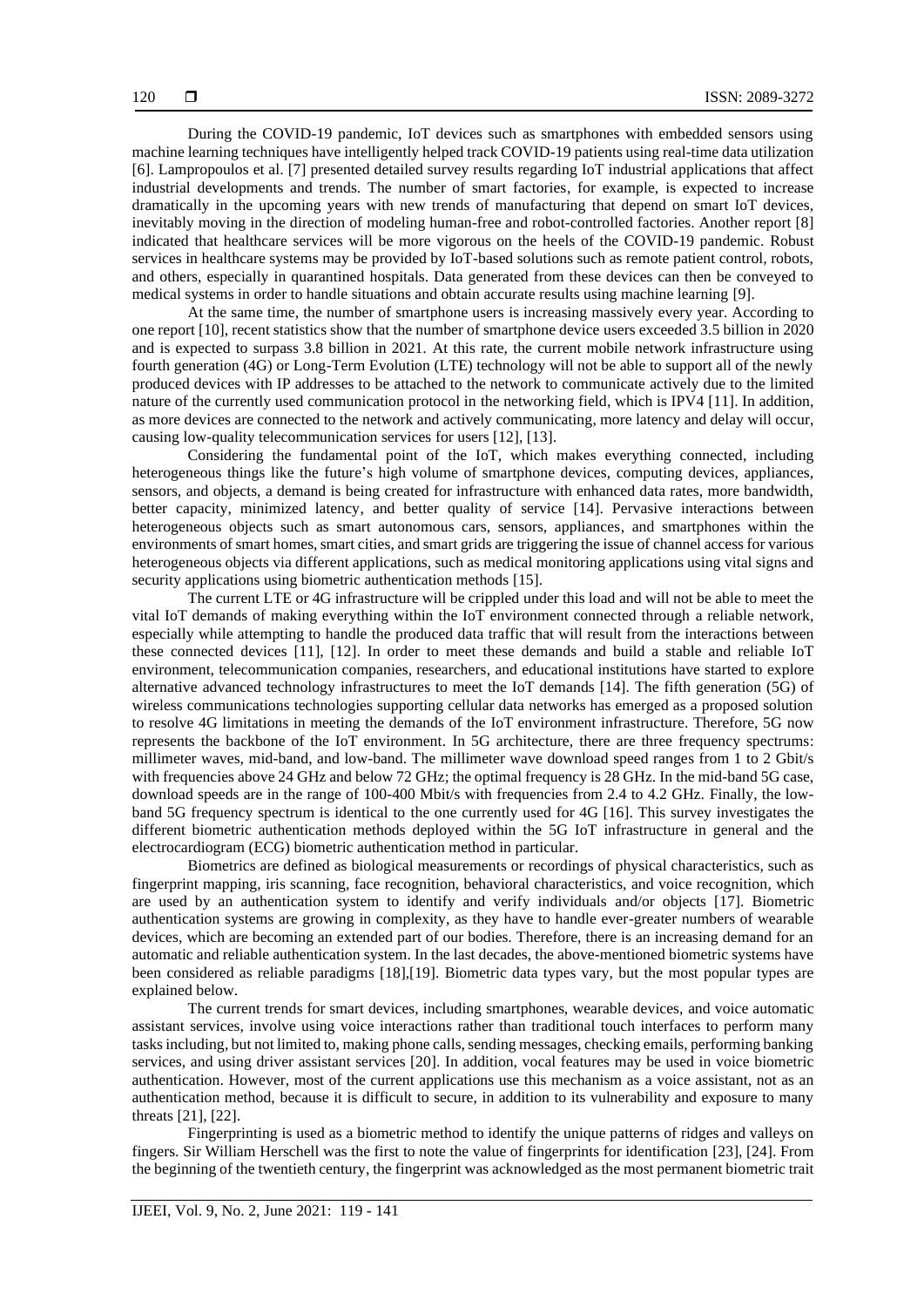due to characteristics such as its uniqueness and permanency over time, with fingerprinting being a very fast technique, cheap, accurate, and acknowledged by the legal community as reliable. Many organizations use biometric fingerprint authentication in the workplace as a time attendance syste[m \[25\].](#page-17-9) The massive growth of smartphone users has also encouraged developers and researchers to use fingerprints in other applications such as online bankin[g\[26\],](#page-17-10) E-healthcare [\[27\],](#page-17-11) and commercial transactions [\[28\].](#page-17-12)

Iris recognition is used as a biometric method to identify the unique pattern of a person's iris. As reported by Shirke and Rajabhushnam [\[29\],](#page-17-13) the human iris has 256 patterns to be used as training images in biometric databases. Sensors are used on the infrared spectrum to collect these images. Iris biometrics share similar characteristics with fingerprints in terms of uniqueness, reliability, and permanency over time [\[30\].](#page-17-14) By extracting the iris region in terms of the inner and outer boundaries of the image, iris recognition systems determine the unique textures of individual irises. Iris biometric authentication systems are used in many applications such as premise access control, banking transactions, identification screening systems at airports, and many more [\[31\].](#page-17-15)

Face recognition is also used as a biometric method to identify individuals by their faces. Simple geometric models were used in the early stages of face recognition systems. Nowadays, however, engineering principles are implemented, which has turned face recognition into a science in itself [\[32\],](#page-17-16) allowing it to be used for both identification and verification. Face recognition has become one of the most popular biometric systems since it can be performed in unconstrained environments while providing strong discriminative features for recognition [\[33\].](#page-17-17) From the computer's perspective, it is the extraction of facial texture and shape. Face recognition has been used in many applications and systems such as security systems, video analytical systems, smart shopping, automatic face tagging, and device access control.

In recent years, electrocardiogram (ECG) was introduced as another biometric authentication method to overcome the drawbacks of the above biometric authentication methods, as those methods can easily be dodged [\[34\],](#page-17-18) while ECG signals are very hard to duplicate [\[35\].](#page-17-19) ECG recognition systems take the ECG signal from a person as input and the output is the identification of that person. With the increasing number of IoT environments and applications such as smart cities, smart health, smart homes, energy management, transportation, elder care, and environmental monitoring, researchers and developers are focused on both security and privacy, which have become more challenging. This technology has become more ubiquitous due to the increasing number of wearable devices. Therefore, new biometric authentication technologies are being introduced, such as ECG, to offer more robust modalities.

Figure 1 shows the proportion of applications using selected types of biometric technologies in 2018 according to German and Barber [\[36\].](#page-17-20) Statistical results show that fingerprinting is the most common type of technology for authentication as 40% of applications used fingerprint readers. Face recognition is also popular as 15% of applications used facial recognition technology while 13% used iris scanning technology.



Figure 1. Biometric technologies used in applications in 2018

According to one repor[t \[37\],](#page-17-21) the global biometric technology market was valued at 17.16 billion USD in 2018 and is expected to reach approximately 59.43 USD billion by 2025, growing at a compound annual growth rate of 19.42% between 2019 and 2025. The deployment of mobile biometrics is growing rapidly [\[38\]](#page-17-22) and this is now considered a robust authentication method for virtually all mobile devices and smartphones

*A Survey Study of Challenges and Opportunities of ECG Biometric Authentication - (Ahmed Shdefat et al.)*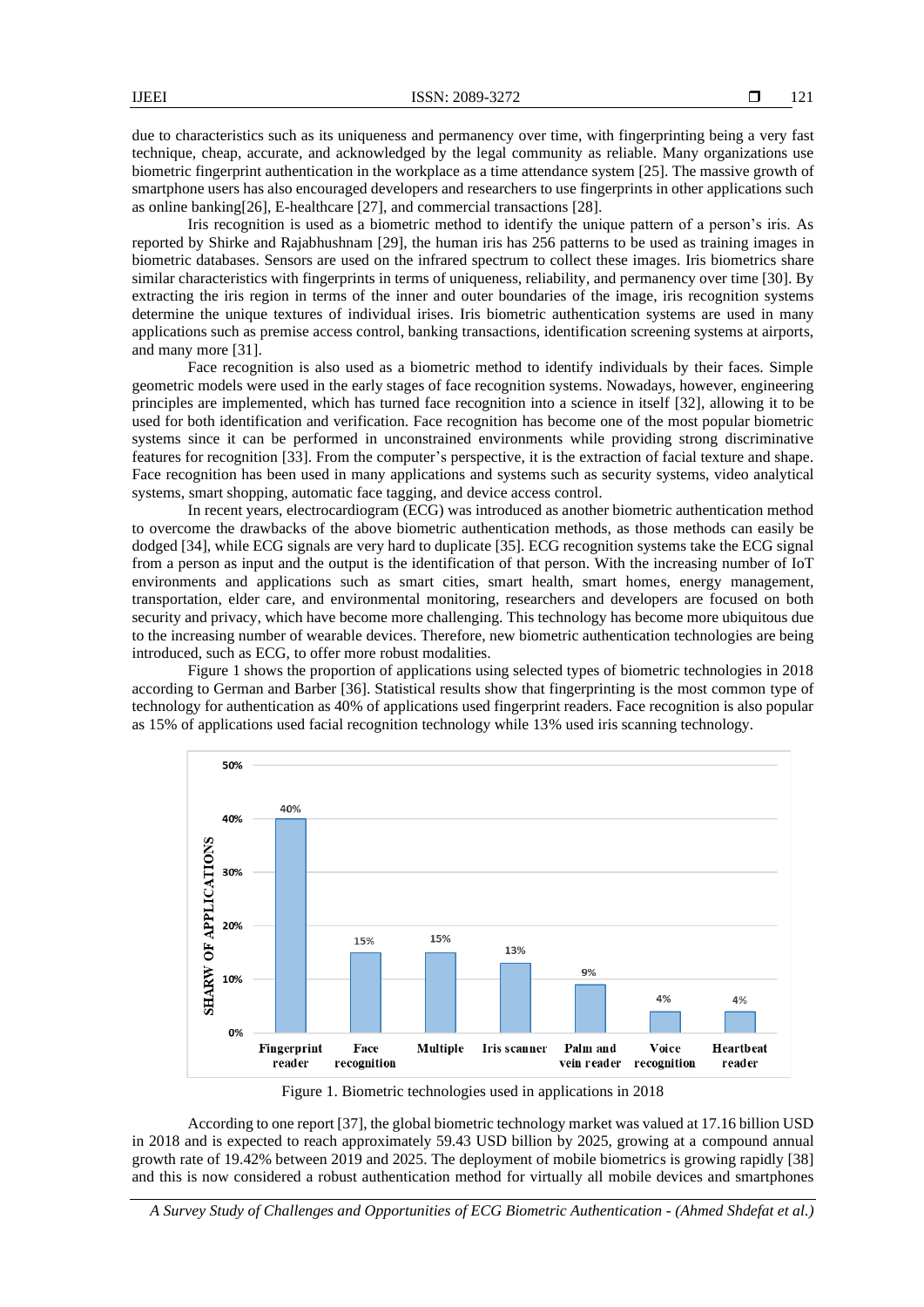[\[39\],](#page-18-0) [\[40\].](#page-18-1) Table 1 compares some biometric technologies in terms of different aspects such as accuracy, performance, cost, measurability, and security level. It also shows the drawbacks of each type of technology.

| <b>Technology</b>       | Accuracy | Performance | Cost | <b>Measurability</b> | <b>Security Level</b> | <b>Drawbacks</b>                             |
|-------------------------|----------|-------------|------|----------------------|-----------------------|----------------------------------------------|
| <b>Fingerprinting</b>   | Medium   | Medium      | Low  | Medium               | Low                   | Temperature, humidity, injury                |
| <b>Iris Recognition</b> | High     | High        | High | Medium               | Medium                | Illumination, injury, resolution             |
| Face                    | Low      | Medium      | High | High                 | Low                   | Illumination, injury, resolution             |
| <b>Recognition</b>      |          |             |      |                      |                       |                                              |
| <b>ECG</b>              | High     | High        | High | Medium               | High                  | Psychological and physical state sensitivity |
|                         |          |             |      |                      |                       |                                              |

Table 1. Comparison of different authentication technologies [\[37\],](#page-17-21) [\[39\]](#page-18-0)

In the next section, a more extensive review of related ECG studies is presented. Section 3 reviews the signal methodologies. Section 4 describes the factors affecting ECG signals. Section 5 explains the deployment of ECG within the 5G IoT environment. Section 6 provides details on signal acquisition approaches. Section 7 highlights the challenges and opportunities of wearable and seamlessly integrated devices. Section 8 presents the ECG databases. Section 9 describes the preprocessing and feature extraction of ECG signals. Section 10 presents 5G IoT architecture and infrastructure. Section 11 presents ECG deployment opportunities and challenges and Section 12 provides a conclusion and suggestions for future work.

# **2. LITERATURE REVIEW**

Kamble and Birajdar [\[41\]](#page-18-2) proposed an ECG recording and monitoring framework designed to send ECG data directly to IoT cloud storage using Wi-Fi, in addition to using SD cards for offline storage. The proposed architecture collects real-time ECG signals using a wearable monitoring node with three electrodes. A thin-film transistor LCD is used to display the real-time ECG signals for patients and doctors. A web interface was developed on an IoT cloud site to view the ECG signals, which can be accessed by smartphones, desktop computers, and laptops.

The architecture proposed by Chen et al. [\[35\]](#page-17-19) offers a number of physiological measurement sites to measure individuals' physical and psychological statuses via an application stored on a smartphone and used as a cloud monitor of psychological status, combined with an ECG authentication mechanism. The proposed model uses a 1-lead ECG instrument instead of a 12-lead ECG instrument as it is more suitable and convenient for biometric authentication in real-time IoT applications. The proposed model uses sensors to measure and transmit physiological information, which is sent later to the cloud for data management and analysis. A pulsemeasuring device is used to filter noise and amplify pure signal, and then it is used for authentication when the user logs in to the app as an ECG biometric system. A backpropagation neural network technique is used to obtain the recognized object. This architecture yielded a successful ID recognition rate of 92.86%.

Pinto et al. [\[40\]](#page-18-1) discussed and reviewed the state of the art among available public ECG collections for biometrics research, signal processing, and datasets in addition to the proposed methods and techniques used for acquisition. Their survey also discussed the ECG biometrics algorithms used for signal processing operations, in addition to denoising, feature extraction methods, fiducial detection, and signal segmentation. They briefly addressed the approaches for on/off-the-person signals and recommended efforts to improve the denoising techniques, as more noise will survive with the rise of off-the-person, wearable, and seamless devices. This survey concluded that as noise increases, a combination of fiducial and non-fiducial methods is recommended to reflect the best conditions offered by both method types, such as the high performance offered by fiducial methods and the variability and robustness to noise offered by non-fiducial methods. Furthermore, these authors discussed the state of the art of current ECG biometrics algorithms for decision methods and the most common decision algorithms with proven performance superiority were reviewed, such as support vector machines (SVMs), artificial neural networks (ANNs), and deep neural networks (DNNs). Security issues were covered very briefly in the survey, as there is still a long way to go before personal information is stored securely in ECG biometric systems. The topics covered in this survey were thus extensive; however, considering the rise of IoT devices in our daily lives and the need to apply personal identification to these devices, the survey did not cover crucial topics such as 5G and IoT or their integration with ECG biometric systems, which will be addressed in this survey.

According to El Zouka and Hosni [\[42\],](#page-18-3) in order to preserve the quality of public healthcare systems targeting elderly people, there is a pressing need to implement new models for information management and communication. Hence, wireless sensor network technology can be used in critical situations during the process of collecting patient's vital signs, and, more specifically, ECG signals. The authors recommended employing such technology in the implementation of new models.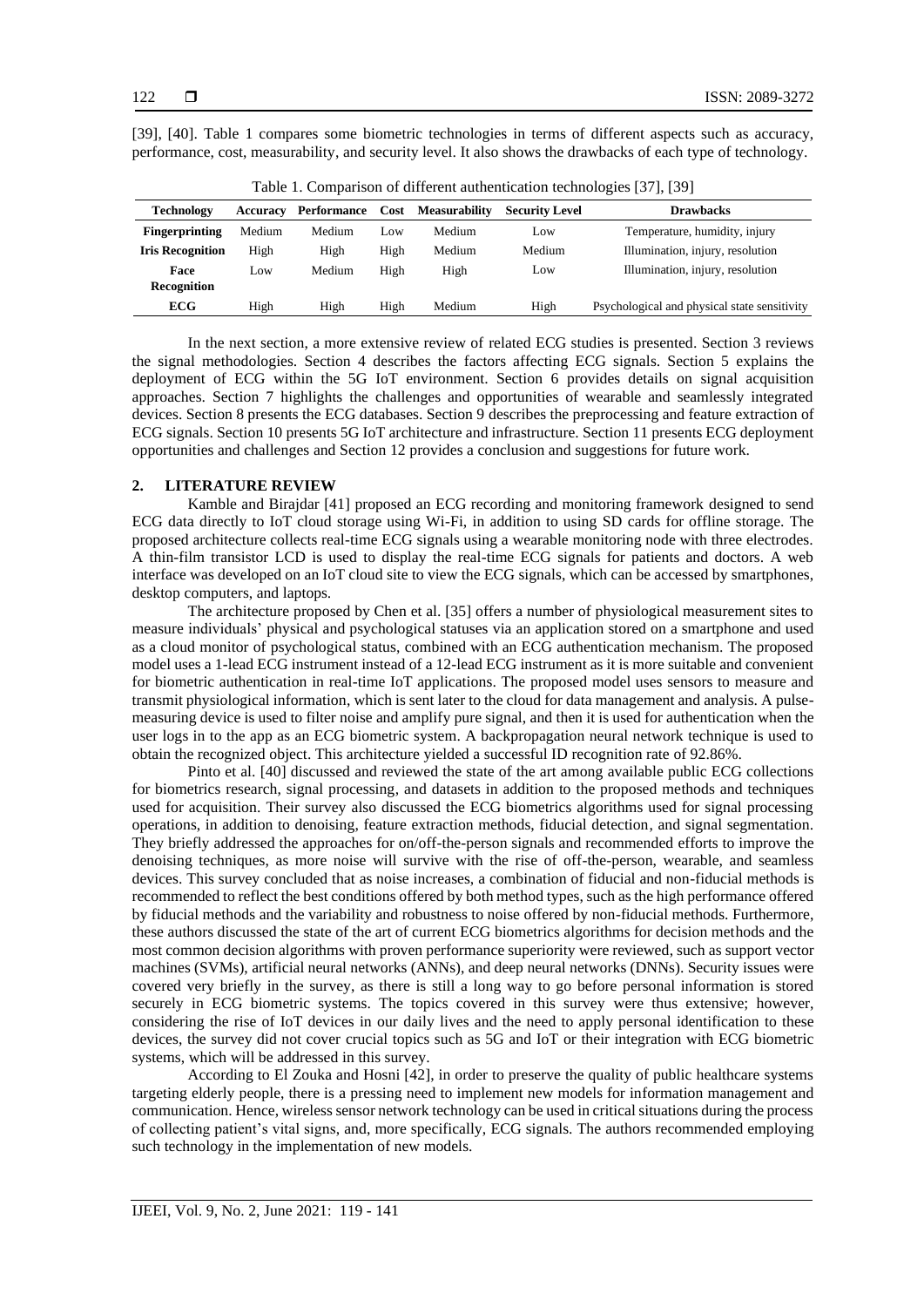In brief, implementing a healthcare system using a wireless medical sensor network (WMSN) for the monitoring process along with radio frequency identification (RFID) body sensors will make the system capable of transmitting patients' medical status data wirelessly to a local workstation. The main drawback of such a system is that the data received via WMSN are not utilized properly due to deficiencies in network architecture, storage, security, and protocol standards [\[42\].](#page-18-3)

Moosavi et al. [\[43\]](#page-18-4) identified the vital requirements for a common IoT healthcare system that will make it possible to obtain a robust system security solution. They used an efficient and well-protected verification technique for healthcare IoT devices, implemented by applying robust and secure mobility-enabled end-to-end communication along with certificate-based Datagram Transport Layer Security (DTLS). The technique of producing ECG-based cryptographic keys was used for medical sensor devices to trigger the designed end-to-end security scheme and the DTLS technique in the handshake event along with the session resumption mechanism for communications. Based on these authors' conclusions, all of these techniques function 1.8 times faster on average than existing similar key generation approaches.

The survey undertaken by AbdElnapi et al. [\[44\]](#page-18-5) provided a summary of the needed technologies for healthcare services, a list of medical sensors commonly used in IoT research for ECG signals, and the current novel healthcare projects being conducted within the IoT field. Their survey focused on the employment of current IoT technologies in the healthcare field and presented a conclusion about the current stage of development in which these IoT technologies have been deployed effectively in healthcare and related issues. The core contribution of this survey lay in its examination of how the IoT environment could have a direct impact in enhancing and improving people's quality of life. It listed and summarized state-of-the-art IoT technologies for healthcare such as cloud computing, RFID sensors, big data analysis, WSN, Wi-Fi, and Bluetooth. In addition, it tackled the current and possible future challenges facing the IoT-based environment in healthcare systems. These authors urged that the existing performance of healthcare systems within the IoT environment must be improved to meet the emerging demands [\[44\].](#page-18-5)

In healthcare systems, IoT-enabled devices are being used for ECG monitoring using Wi-Fi, Bluetooth, and Zigbee technologies. Accumulated data from IoT devices are transferred to the cloud through wearable nodes using MQTT protocols. The model proposed by Yang et al. [\[45\]](#page-18-6) shows that ECG data may be easily transferred from IoT devices to cloud environments and can be used to analyze the results effectively.

Depending on the specific healthcare problems, Wi-Fi, Bluetooth, or Zigbee technologies may be used for effective data collection and highly accurate results. The new model proposed by Yang et al. [\[45\]](#page-18-6) can be used to collect ECG data via sensors through a cloud infrastructure. In addition, data cleaning techniques and different model analyses were exploited to establish a disease warning system for patients at home.

Many companies and researchers are now making explicit efforts to achieve 5G technologies that provide heterogeneous architectures in order to respond to the growing demand for network capacity and seamless links for distributed radio access technology to attain fast and effective communication. One of the important issues here is to build different effective types of architecture to provide fast and reliable data communications for the environments of medical devices using 5G technologies. Shakhakarmi described different types of device-to-device (D2D) communications for heterogeneous 5G architectures for wearable medical devices [\[46\].](#page-18-7) It was also argued that designing wearable ECG system-on-chip architecture and using EEG for low-range D2D communications will facilitate the effective optimization of wireless data transmissions.

Islam et al. [\[47\]](#page-18-8) presented detailed survey results regarding new developmentsin IoT-based healthcare technologies, including the new trends and opportunities in IoT-based healthcare, security and privacy issues, and the monitoring of ECG using IoT applications. Their survey categorized IoT healthcare networks into three parts: topology (the organization of different elements), architecture (the specification of the physical IoT healthcare elements), and platform (the framework for network and computing). They also provided a list of smartphone applications for general health monitoring. According to their survey, the increasing number of heart rate monitoring applications and mobile applications such as Cardiax Mobile ECG and ECG Self-Monitoring indicate the importance of IoT-based ECG monitoring systems.

ECG biometric authentication algorithms offer better security mechanisms compared to popular biometric techniques like fingerprinting that can be spoofed by an attacker who captures fingerprints left by users on objects. Arteaga-Falconi et al. [\[48\]](#page-18-9) proposed and designed an ECG-based authentication algorithm that uses a hierarchal scheme with a short acquisition time for mobile authentication. The proposed algorithm acquired ECG signals by using only two electrodes of the mobile device to gain access, and the obtained results showed that the algorithm needs 4 seconds of signal acquisition to identify unknown individuals with a 1.41% false acceptance rate and 81.82% true acceptance rate.

Tan and Chung [\[49\]](#page-18-10) proposed an effective authentication mechanism between wireless entities in order to provide preliminary protection for the interactions of wireless body area networks (WBANs). They developed a secure certificateless biometric authentication and group key management for WBAN scenarios.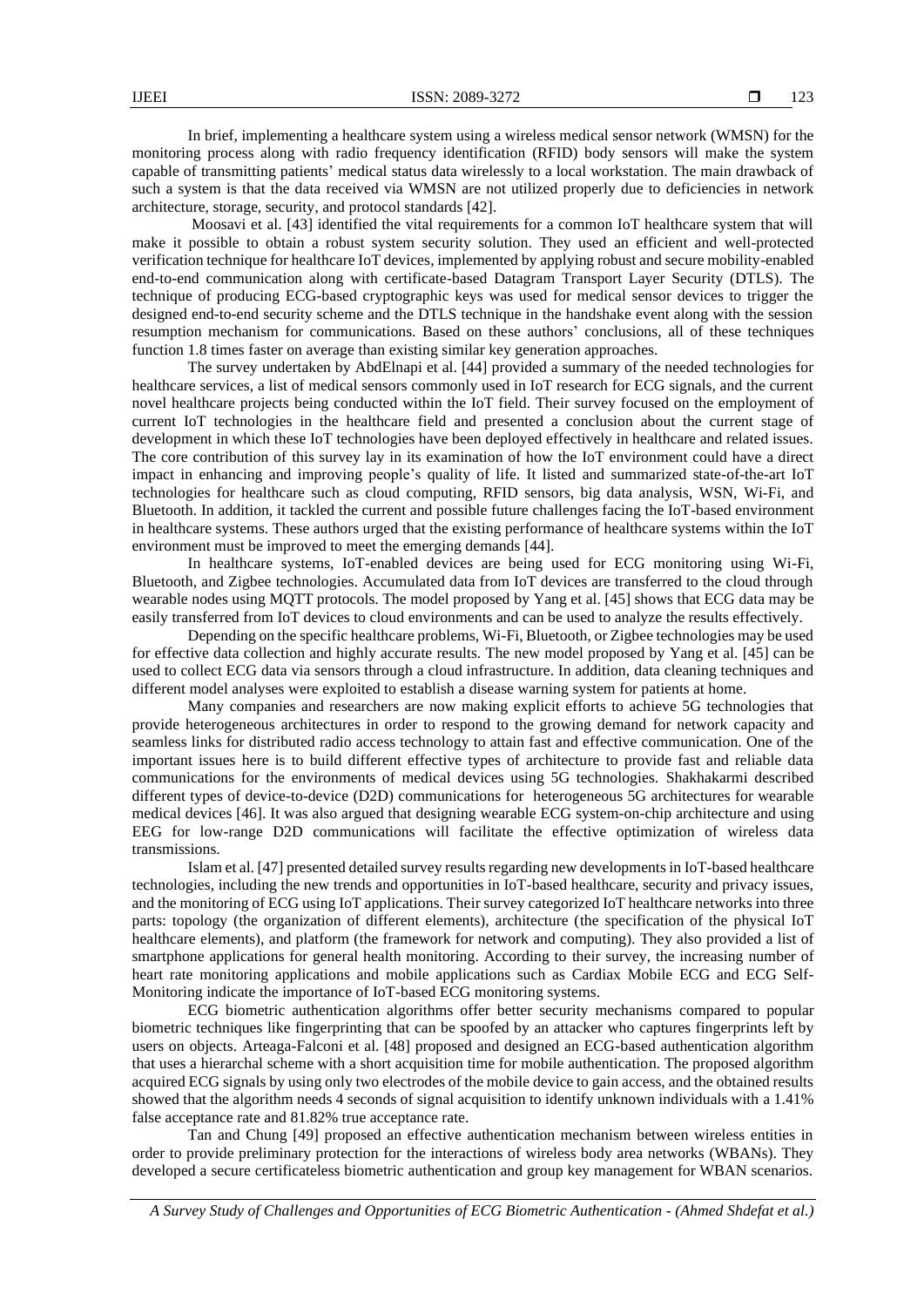The user's smart device takes on the role of a personal controller in a WBAN structure. The proposed mechanism is classified into different phases including the offline registration phase, ECG feature extraction phase, authentication phase, group key distribution phase, and group key updating strategy.

From an embedded computing perspective, Samie et al. [\[50\]](#page-18-11) summarized the requirements of IoT technologies that offer improvements in some application areas like ECG healthcare and smart homes. They discussed the architecture of IoT embedded devices with the main components that are responsible for data acquisition, processing, storage, and transmission. They described the available resources, the characteristics of wireless technologies, and network latency for different computation layers starting from IoT embedded devices such as ECG sensors and continuing up to cloud servers.

Maqbool et al. in [\[51\]](#page-18-12) offered a real time patient monitoring system which utilize Message Queuing Telemetry Transport (MQTT) in handling real time ECG signals' data and operating IoT environment. The proposed system provides health care specialists the ability to check the real time patient ECG data via a mobile application or the web. The proposed system was tested over both LAN and WAN networks' infrastructures. The authors illustrated the system advantages over serving patient in rural area, achieving 90% accuracy handling ECG data, in addition to the ability to detect ECG signal abnormality and the system expandability nature to have more than a few extra health parameters.

Wang et al. in [\[52\]](#page-18-13) examined the user authentication based on ECG biometric method for IoT edge devices. Their proposed model deployed the Convolutional Neural Network (CNN) for user authentication using deep learning technique in IoT environments. The authors had tested 290 ECG samples from physionet database and their proposed model achieves 99.63% authentication accuracy using CNN along with deep learning technique. Furthermore, the proposed model achieves 98.88% authentication accuracy in the process of optimizing the time and accuracy factors over processing complex data sets.

C. Liu et al. i[n \[53\]](#page-18-14) developed an IoT-based wearable ECG SmartVest to monitor ECG signal in real time and to detect cardiovascular diseases in early stage. The proposed system combines the multiple SQI and SVM-based machine learning to classify the signal quality of ECG signal in several situations. The authors use the cloud platform to manage cloud ECG database, and implement artificial intelligence in cloud computing which process ECG data to provide a disease prediction and diagnostic. The SVM-based model achieves an average accuracy of 97.9% for acceptable ECG segments in real wearable ECG monitoring.

L. Xiaolin et al. i[n \[54\]](#page-18-15) proposed a deep-learning-based Convolutional Neural Network (CNN) model for heartbeat classification using a single lead ECG. The proposed model classifies an ECG signal into five classes using the MIT-BIH Database. The proposed model uses the Synthetic Minority Oversampling Technique (SMOTE) algorithm to balance the training data by augmenting it with a synthetic data. The obtained results can achieve an overall accuracy of 98.12% and it reflects a real-world performance. Table 2 represent a comparison between the different commonly used methods in the accuracy factor for processing the ECG single within the IoT environments.

| <b>Related work</b>       | Method                                                                                                               | Accuracy |
|---------------------------|----------------------------------------------------------------------------------------------------------------------|----------|
| Magbool et al. in [51]    | Real-Time PMS Architecture using a<br>broker of MOTT                                                                 | 90 %     |
| Wang et al. in $[52]$     | A Convolutional Neural Network (CNN)<br>based deep learning technique                                                | 98.88%   |
| C. Liu et al. in $[53]$   | A combination of multiple signal quality<br>indices (SQI) and Support vector machine<br>(SVM)- based classification. | 97.9%    |
| L. Xiaolin et al. in [54] | A deep-learning-based CNN model for 98.12%<br>heartbeat classification                                               |          |

Table 2. Comparison between the commonly used methods in the related works in term of the ECG handling accuracy in IoT environments

#### **3. SIGNAL MORPHOLOGY**

Basically, the heart consists of four main parts, called chambers, which are in a cone-like muscular pump format in the center of the chest, located between the lungs and below the sternum [\[55\].](#page-18-16) The heart's function is to supply the tissues with the needed nutrients and oxygen and ensure the excretion of carbon dioxide and metabolic waste through the lungs and the kidneys via the blood circulation process [\[56\],](#page-18-17) [\[57\].](#page-18-18) As shown in Figure 2, the atria and ventricle chambers are separated by fibrous valves, which makes them electrically isolated by the non-conductive tissue that separates them [\[58\].](#page-18-19)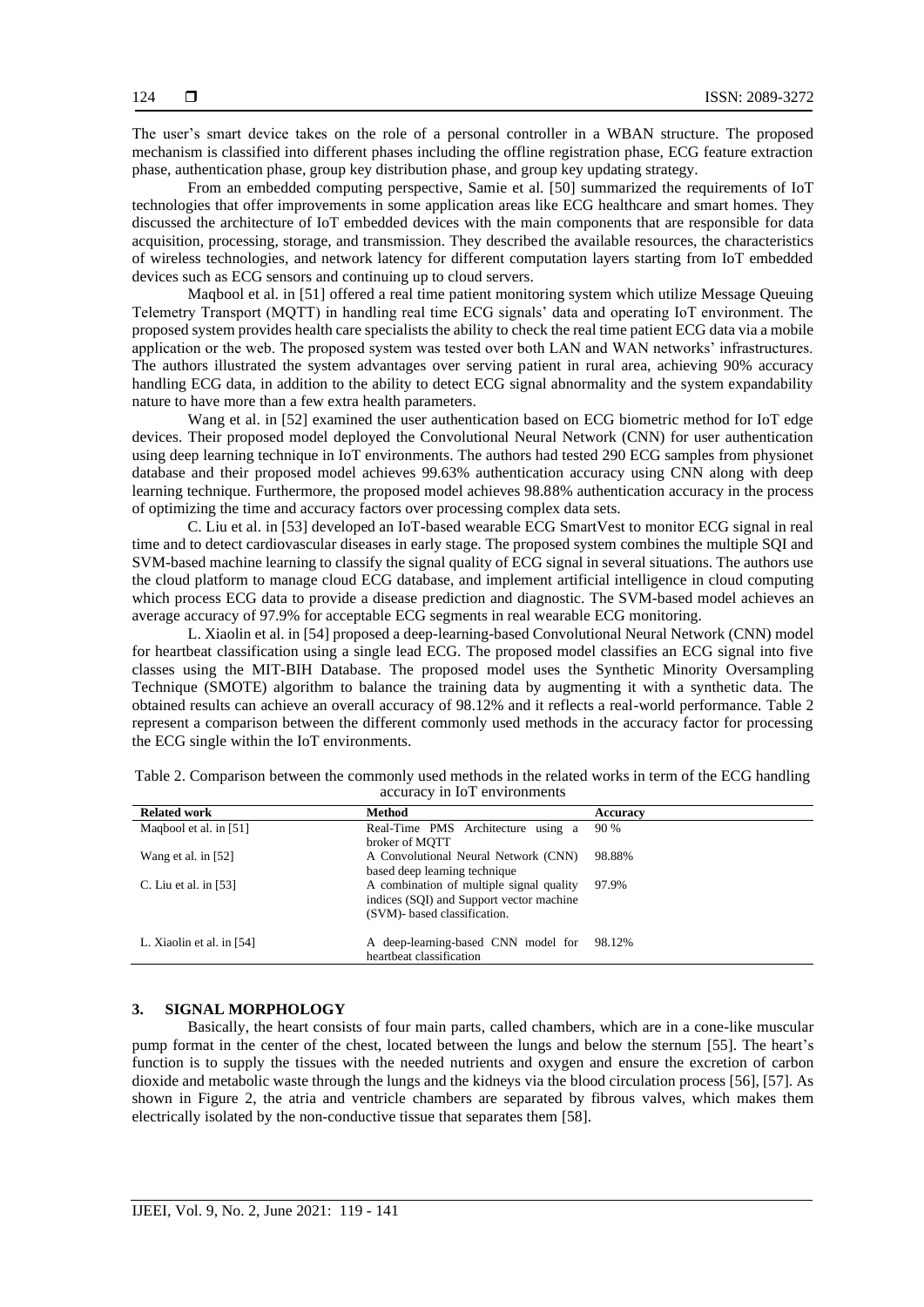

Figure 2. Heart physiology

The blood circulation of the heart begins when deoxygenated blood is received through the superior and inferior vena cava, pouring into the right atrium and right ventricle by passing through the tricuspid valve. The blood then moves to the pulmonary valve, towards the left and right pulmonary artery, located near the lungs. At this point, the blood removes carbon dioxide and absorbs oxygen.

The oxygenated blood travels back to the heart through the pulmonary veins, pouring into the left atrium and left ventricle while passing the mitral valve. Subsequently, the blood will travel through the aortic valve to the rest of the body when the left and right ventricles are contracted, as shown in Figure 3. In other words, the chambers of the heart alternatively contract and relax in a rhythmic cycle [\[59\].](#page-18-20)



Figure 3. Blood circulation

When the heart pumps the blood out via the arteries, the heart is in a contraction state called systole. On the other hand, when the heart is in a state of relaxation, called diastole, blood fillsthe chambers. A complete sequence of systole and diastole constitutes what is known as a cardiac cycle. The heart rate is the measurement of cardiac cycle frequency, representing a value of number of beats per minute [\[56\].](#page-18-17)

The sinoatrial (SA) node is a part of the heart that controls the rhythm of contractions and triggers the cardiac cycle like a natural pacemaker by generating electrical pulses and spreading them throughout the heart along conducting tissue pathways, as illustrated in Figure 2. A normal heart rate is between 60 and 100 beats per minute. When the signal moves from the SA node through the right and left atria, it causes contraction effort, or depolarization, and the blood moves into the ventricles [\[60\].](#page-18-21) This depolarization event takes place when the primary electrical vector is directed from the SA node towards the atrioventricular (AV) node, which basically spreads from the right atrium to the left atrium. This event creates the P wave of ECG signals [\[61\].](#page-18-22) Table 3 provides the normal durations of waves, intervals, and segments in ECG signals [\[57\],](#page-18-18) [\[62\].](#page-19-0)

*A Survey Study of Challenges and Opportunities of ECG Biometric Authentication - (Ahmed Shdefat et al.)*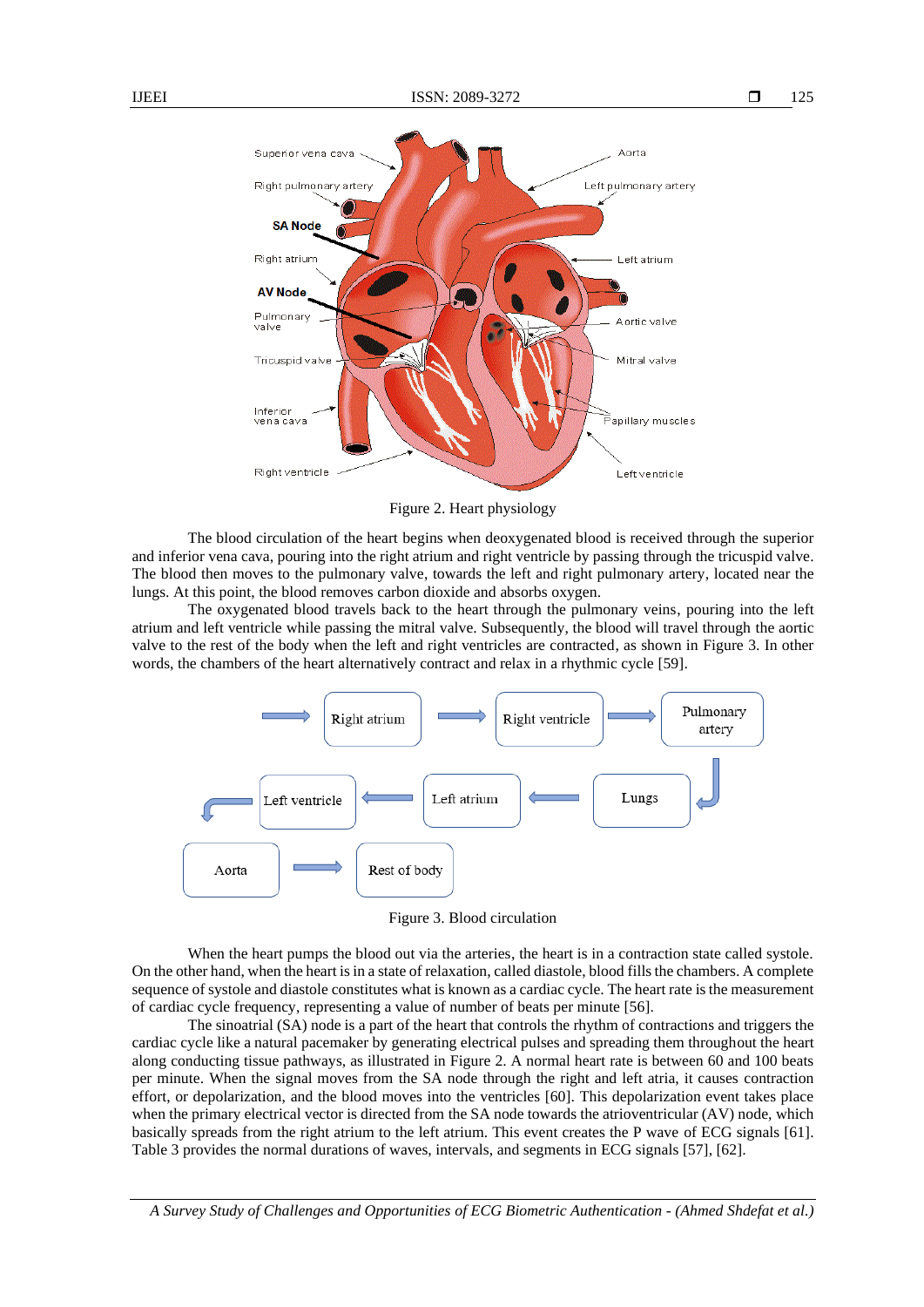| Table 3. Normal durations of waves, intervals, and segments in ECG signals [57] |                                                                                                                                                                                                                          |                                                        |  |
|---------------------------------------------------------------------------------|--------------------------------------------------------------------------------------------------------------------------------------------------------------------------------------------------------------------------|--------------------------------------------------------|--|
| <b>Feature</b>                                                                  | <b>Description</b>                                                                                                                                                                                                       | <b>Duration</b>                                        |  |
| <b>RR</b> interval                                                              | Interval between an R wave and the next R wave; normal resting heart<br>rate is between 60 and 100 bpm                                                                                                                   | $0.6$ to $1.2$ s                                       |  |
| P wave                                                                          | During normal atrial depolarization, the main electrical vector is<br>directed from the SA node toward the AV node and spreads from the<br>right atrium to the left atrium; this turns into the ECG P wave               | $80 \text{ ms}$                                        |  |
| PR interval                                                                     | PR interval is measured from the beginning of the P wave to the<br>beginning of the QRS complex                                                                                                                          | $120$ to<br>$200 \text{ ms}$                           |  |
| PR segment                                                                      | The PR segment connects the P wave and QRS complex; the impulse<br>vector is from the AV node to the bundle of His to bundle branches<br>and then to the Purkinje fibers                                                 | $50$ to<br>$120 \text{ ms}$                            |  |
| QRS complex                                                                     | The QRS complex reflects the rapid depolarization of the right and<br>left ventricles; they have a large muscle mass compared to the atria,<br>so the QRS complex usually has a much larger amplitude than the P<br>wave | $80$ to<br>$120 \text{ ms}$                            |  |
| ST segment                                                                      | The ST segment connects the QRS complex and T wave; it represents<br>the period when the ventricles are depolarized and it is isoelectric<br>The T wave represents the repolarization (or recovery) of the               | $80$ to<br>$120 \text{ ms}$                            |  |
| T wave                                                                          | ventricles; the interval from the beginning of the QRS complex to the<br>apex of the T wave is referred to as the absolute refractory period                                                                             | $160$ ms                                               |  |
| ST interval                                                                     | The ST interval is the interval between ventricular depolarization and<br>repolarization                                                                                                                                 | 320 ms                                                 |  |
| OT interval                                                                     | The QT interval is measured from the beginning of the QRS complex<br>to the end of the T wave                                                                                                                            | Up to $420 \text{ ms}$<br>at a heart rate<br>of 60 bpm |  |

Heart cells are polarized when the heart status is in rest, and this indicates that there are no electrical actions happening. The heart status is considered to be depolarized during the systole period and repolarized during the diastole period. In a standard ECG wave, depolarization starts from the P wave up to the midpoint of the ST segment. In time, repolarization begins from the T wave until the very end of the signal, as shown in Figure 4 [\[57\],](#page-18-18) [\[63\].](#page-19-1)



Figure 4. ECG signal physiology

In a standard ECG signal, the features are classified as either characteristic-based features or waveforms. Characteristic-based features are straightforward in terms of acquisition and processing because, to set off the extraction activity, we only need knowledge of one of the ECG complexes that crisscross the fiducial points in the signal. ECG fiducial points are represented by points PS, P, PE, Q, R, S, TS, T, and TE, which crisscross over the signal, and these crisscrossing points intersect with the ECG signal's peaks and boundaries as shown in Figure 4 [\[57\],](#page-18-18) [\[64\],](#page-19-2) [\[65\].](#page-19-3) In an ideal ECG signal, there three peaks and six boundaries, as illustrated in Figure 4 [\[63\].](#page-19-1)

In most ECG-related research, the targeted features to be obtained are angle, slope, amplitude, and temporal duration. Additional intensive processing activities must be applied to the targeted features to get the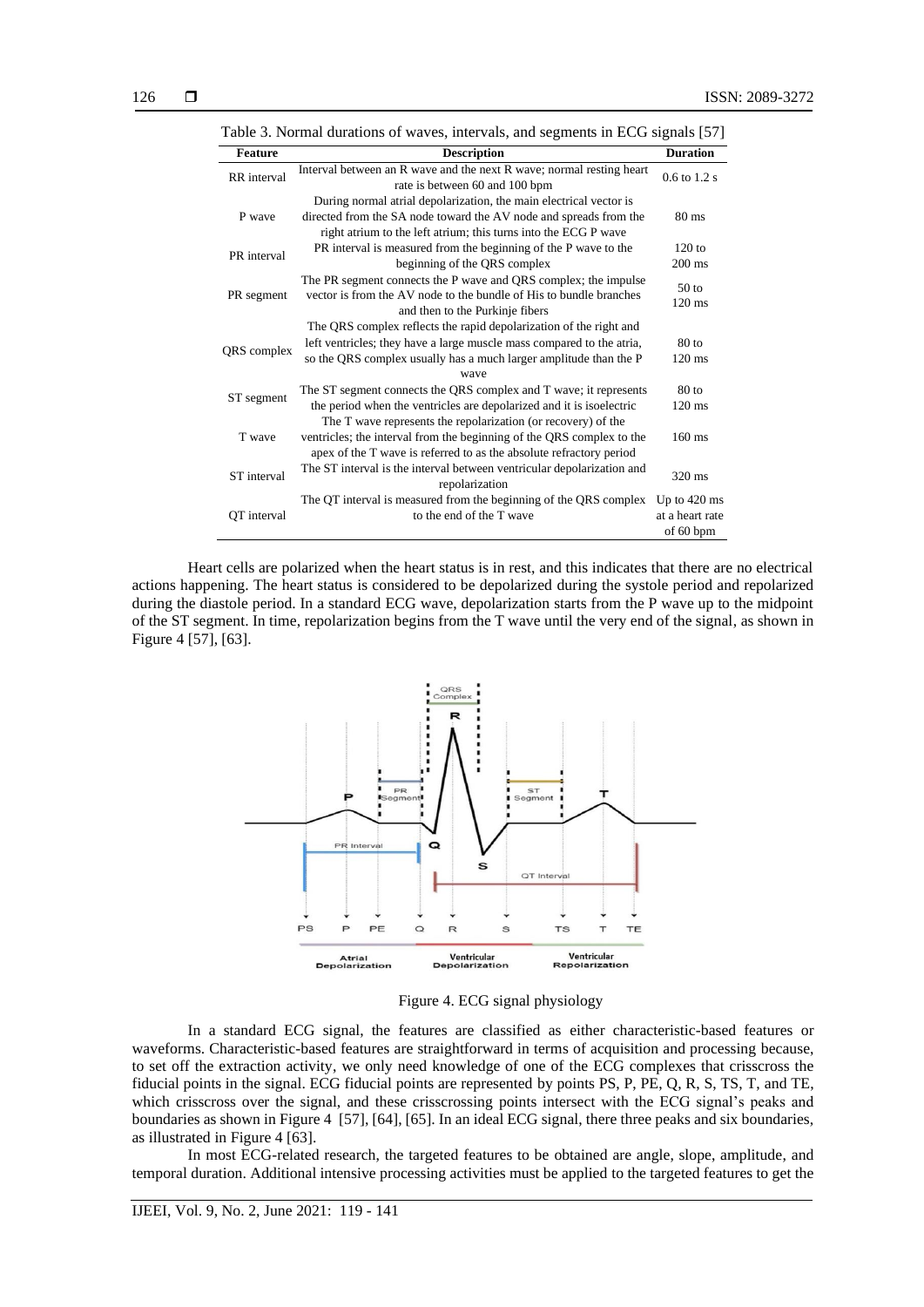discriminative characteristics [\[65\].](#page-19-3) In the presence of noise and when using the fiducial points to obtain the characteristic-based features, problems arise in identifying the boundaries.

The Fourier coefficient, autocorrelation, phase space reconstruction, and wavelet coefficient are considered as the coefficient values to be processed in the waveform-based type of classification in order to obtain the signal features. In the feature extraction phase using the waveform method, more than one ECG complex needs to be utilized. The advantage of using more ECG complexes in the feature extraction phase is that boundary detection difficulties in the presence of noise can be overcome because there is no need for using fiducial point detection [\[63\],](#page-19-1) [\[65\].](#page-19-3)

Heart rate variability (HRV) is commonly described as a measurement of the beat-to-beat variation in the interval time of R-R peaks between consecutive heartbeats, evaluating physiological variation. HRV analysis of heart activities reflects the state of the autonomic nervous system and is usually done by one of two types of methods: linear and nonlinear methods [\[66\].](#page-19-4)

#### **4. FACTORS AFFECTING ECG SIGNALS**

Portable systems are currently used in many IoT devices and applications to monitor heart activity and record ECG signals to be used for biometric authentication in addition to diagnostic and treatment applications. ECG signals are often contaminated with noises during the recording process, which will affect their accuracy and valuable information. There are two types of interference that can affect the signal, namely environmental and non-environmental factors, such as noises coming from muscle artifacts, baseline wander, noise from other electrical instruments, high-frequency electrical noises, electromyography interference, and electrode motion [\[67\],](#page-19-5) [\[68\].](#page-19-6) Due to the low frequency, high impedance, and low signal level of ECG signals, the signal preprocessing stage is central in any automatic ECG signal processing task [\[69\].](#page-19-7) The main purpose of the preprocessing stage is filtering the ECG signal to be resistant to interference by using a denoising technique to suppress artifacts and background noise.

Identification of noises in ECG segments is of utmost important to achieve noise-free ECG signals. Various denoising techniques were proposed in the earliest days of ECG denoising research, such as filter banks [\[70\],](#page-19-8) low-pass filters [\[71\],](#page-19-9) and adaptive filter[s \[72\].](#page-19-10) Signal quality assessment (SQA) was one of the first techniques used as an initial stage of this process by analyzing the signal quality and then making a decision to accept or reject the input signal [\[73\].](#page-19-11) This process is semi-automated because SQA requires a human operator to make the decision of rejecting the corrupted signals, and it also has higher levels of time consumption and error during measurements. Therefore, researchers moved on to automated techniques for most decisionmaking system[s \[68\].](#page-19-6) Many extended SQA techniques have been proposed to transform the SQA from a semiautomated technique into a fully automated one, such as simple thresholding, fiducial point detection, machine learning approaches, the transform domain, morphological change detection, and signal decomposition [\[74\].](#page-19-12)

Kalman filters [\[75\]](#page-19-13) and the discrete wavelet transform are the most exploited approaches proposed for ECG noise reduction using the polar variants of the morphological ECG dynamic model introduced by McSharry et al. [\[76\].](#page-19-14) Some existing ECG denoising techniques have involved nonlinear projective filtering [\[77\]](#page-19-15) and Bayesian filtering [\[78\].](#page-19-16) There are many existing ECG denoising techniques proposed based on time domain signal decomposition technique[s \[78\]](#page-19-16)[\[82\].](#page-19-17) One of the most efficient ECG noise filtering techniques is the non-local means algorithm [\[83\]](#page-19-18)[\[85\].](#page-19-19) Most state-of-the-art ECG denoising techniques have their own individual shortcomings. However, the main issue with the existing techniques is their ability to denoise different noises, as most of them were proposed to denoise a maximum of one or two noisy conditions during the recording process of ECG signals. This needs to be improved in the future [\[86\].](#page-19-20)

### **5. DEPLOYING ECG WITHIN the 5G IoT ENVIRONMENTS**

According to many researchers, such as Shaown et al. and Santos et al. [\[87\]](#page-19-21)[\[88\],](#page-20-0) IoT-based ECG monitoring systems may be categorized into the three interactive parts of ECG sensing network, IoT cloud, and graphical user interface (GUI), as shown in Figure 5.





*A Survey Study of Challenges and Opportunities of ECG Biometric Authentication - (Ahmed Shdefat et al.)*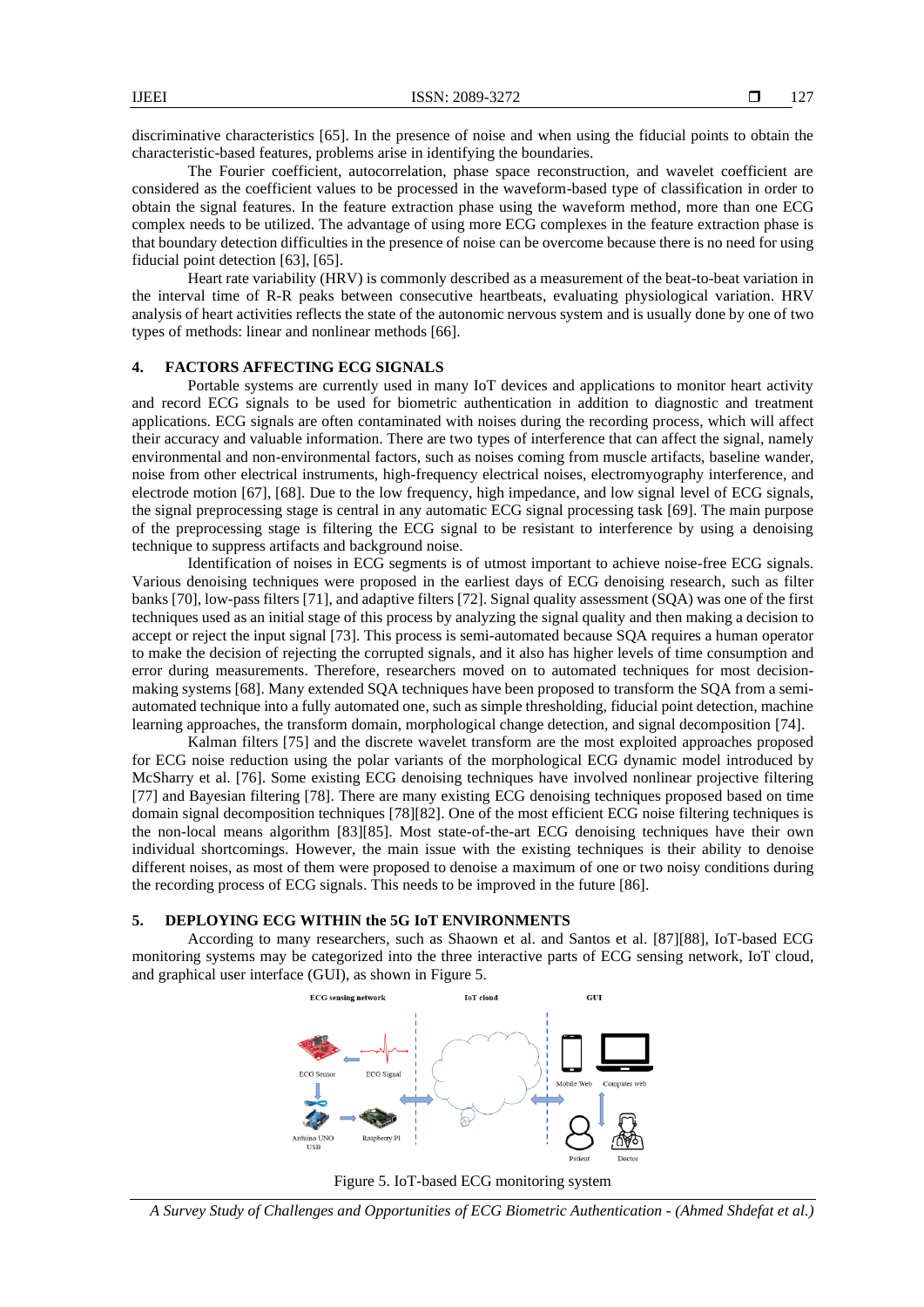| <b>Proposition</b>                                                                    | <b>Electrode Type</b>                         | <b>Data Transmission</b>            | <b>Performance Accuracy</b>                                                  |
|---------------------------------------------------------------------------------------|-----------------------------------------------|-------------------------------------|------------------------------------------------------------------------------|
| Wireless ECG sensor with flexible<br>multiring electrode                              | Dry multi-ring electrode                      | Bluetooth                           | SNR:14-22 dB, SNR improves<br>with ring size                                 |
| H-shirt with integrated ECG<br>electrode                                              | Conductive fabric electrode                   | <b>Bluetooth LE</b>                 |                                                                              |
| Wearable ECG system with<br>flexible PCB                                              | 3M 2560 red dot wet ECG<br>electrodes         |                                     | QRS sensitivity and positive<br>predictability 99.68%, 89.21%                |
| Armband for mobile ECG<br>monitoring                                                  | Dry capacitive electrode                      | <b>Bluetooth LE</b>                 | Comparable to standard lead 2<br>wet-electrode system                        |
| HBC-based wearable ECG                                                                |                                               | Human body<br>communication and USB | 95% correlation with Hotler ECG                                              |
| Chestbelt for multiple patient ECG<br>monitoring                                      | Dry plastic electrodes                        | ZigBee                              | Morphologically similar to<br>conventional ECG                               |
| Wearable ECG system with novel<br>electrode placement and dynamic<br>power adjustment |                                               | ZigBee                              | QRS sensitivity: 97.22% (at rest)<br>91.25% (running)                        |
| Wearable mobile ECG monitoring<br>system                                              | Dry foam electrode                            | Bluetooth v2.0, and GSM             | 99.51% correlation with<br>prerecorded ECG, 98.14% QRS<br>detection accuracy |
| Smartphone based ECG<br>monitoring system                                             | Dry non-contact electrode                     | Bluetooth                           | $\sim$ 98% correlation with ECG from<br>disposable surface electrode         |
| Non-contact ECG monitoring via<br>mobile cloud computing                              | Capacitive textile electrode                  | Bluetooth                           | Compared by visual inspection,<br>lower QRS amplitude                        |
| Low power system with flexiable<br>electrode                                          | Dry PDMS electrode                            |                                     | Morphologically similar to<br>conventional ECG                               |
| Wireless portable capacitive ECG<br>sensor                                            | Capacitive electrode with<br>cotton insulator | <b>ANT</b>                          | Evaluated by visual inspection                                               |
| Common Electrode-Free ECG<br>monitoring System                                        | Dry electrode                                 |                                     | Morphologically similar to<br>conventional ECG                               |
| E-Bra system for women for<br>remote ECG monitoring                                   | Dry electrode                                 | <b>GPRS</b>                         |                                                                              |
| Non-contact ECG monitoring                                                            | Capacitive textile electrode                  |                                     |                                                                              |
| Sensorized T-shirt and textile belt                                                   | Dry textile electrode                         | <b>Bluetooth LE</b>                 |                                                                              |

|  |  | Table 4. Comparison among ECG Monitoring Systems |  |  |
|--|--|--------------------------------------------------|--|--|
|--|--|--------------------------------------------------|--|--|

# **5.1. ECG Sensing Network**

The ECG sensing network is considered as the core part of IoT-based ECG monitoring systems, as shown in Figure 5. The main objective for the ECG sensing network is to obtain ECG raw signal data from the user and then pass the data through a transmission medium such as Wi-Fi, Bluetooth, or Zigbee, as shown in Table 5, to the IoT cloud. The efforts of telecom companies, researchers, and institutes to deploy ECG sensors and monitorable wearable devices within the IoT environments has turned into a global trend, especially for those seeking to maintain a healthy lifestyle and obtain a reliable standard of security for their daily activities, actions, and interaction[s \[41\].](#page-18-2) With ECG sensors, users can record their ECG signal data for hours or days. The recorded data must go through several preprocessing steps for the preservation of signal quality and to comply with wireless transmission standards. The most commonly used option to transmit these signals is Wi-Fi due to the limited ranges and capabilities of Bluetooth and Zigbee [\[88\]](#page-20-0)[\[41\].](#page-18-2)

Table 5. Comparison of typical ECG sensing networks: Wi-Fi, Bluetooth, and Zigbee [\[41\]](#page-18-2)

| Standards /<br><b>Methods</b> | Wi-Fi-based ECG<br><b>Sensing Network</b> | <b>Bluetooth-based ECG</b><br><b>Sensing Network</b> | ZigBee-based ECG<br><b>Sensing Network</b>  |
|-------------------------------|-------------------------------------------|------------------------------------------------------|---------------------------------------------|
| Protocol                      | <b>IEEE 802.11</b>                        | IEEE 802.15.1                                        | IEEE 802.15.4                               |
| Coverage                      | $20-200$ m                                | $20-30$ m                                            | $2-20$ m                                    |
| Data Rates                    | $11-54$ Mbps                              | $3-24$ Mbps                                          | $10-250$ kbps                               |
| Power Consumption             | Medium                                    | Low                                                  | Low                                         |
|                               | Data collection is                        | Smart terminals are needed                           | Smart terminals are needed                  |
| <b>Terminal Dependency</b>    | independent of smart<br>terminals         | for receiving and forwarding<br>sensed data          | for receiving and<br>forwarding sensed data |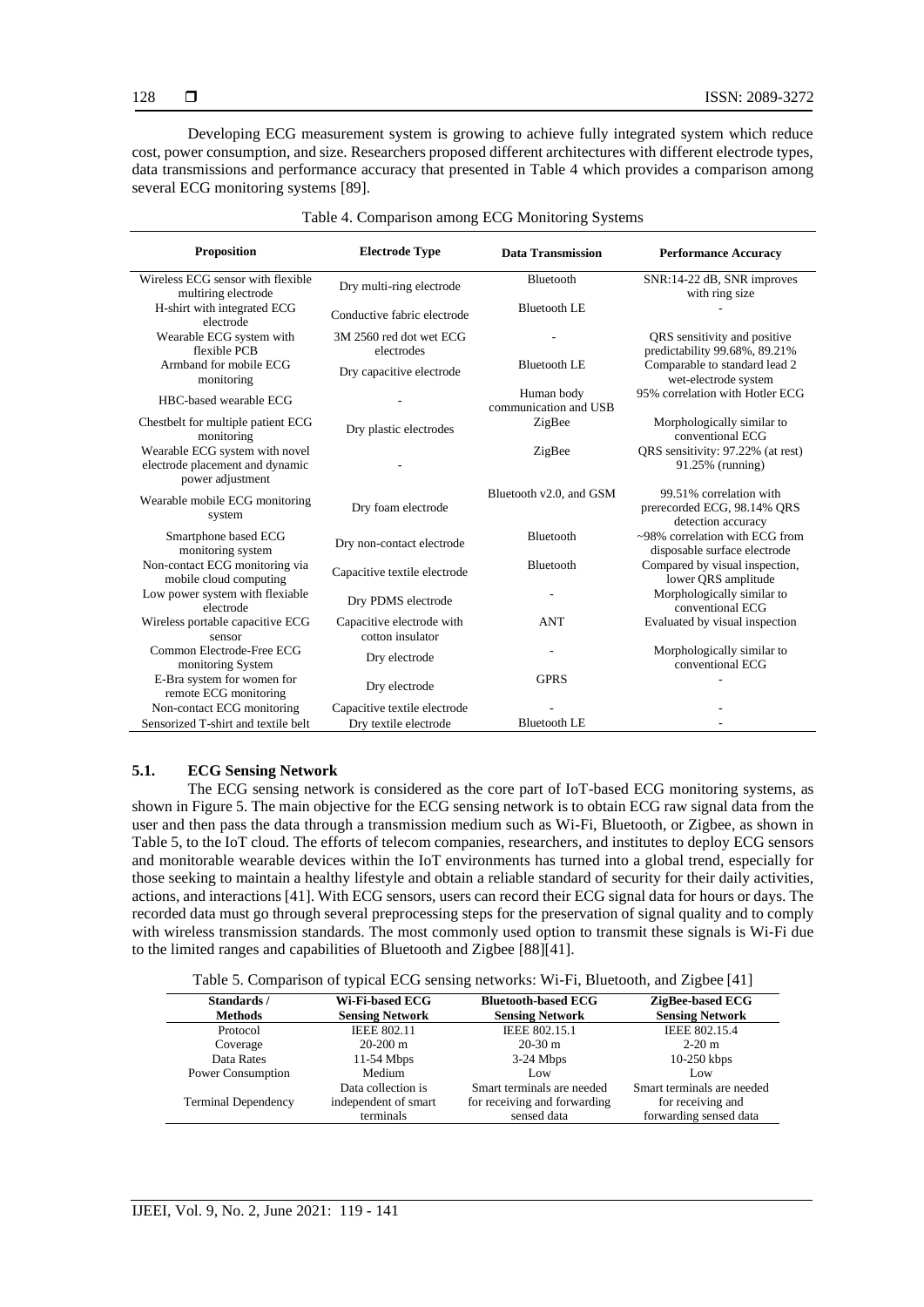# **5.2. IoT Cloud**

The purpose of the cloud in the IoT environments is to receive, store, process, analyze, and visualize the data. There are six basic layers that should exist in an IoT cloud to handle ECG signal data efficientl[y \[90\],](#page-20-2) as follows:

- Communication protocols
- Cloud server
- Data storage
- Data analysis
- Smart devices
- User application

# **5.3. Graphical User Interface (GUI)**

The purpose of the GUI is to manage and provide the data to the end user via web virtualization method. End users can access their ECG data via web pages or applications with computing devices such as smartphones or laptops [\[90\],](#page-20-2) [\[91\].](#page-20-3)

### **6. SIGNAL ACQUISITION APPROACHES**

Recently, ECG-based biometrics have progressed significantly toward commercial applications with the development of wearable technologies for ECG acquisition or the embedding of sensors into common objects. There are two main types of ECG biometric acquisition categories, namely on-the-person and off-theperson, as shown in Table 6.

| Table 6. Comparison of on-the person and off-the-person acquisition |  |  |  |
|---------------------------------------------------------------------|--|--|--|
|                                                                     |  |  |  |

| <b>Item</b>        | On-the-person                             | Off-the-person            |
|--------------------|-------------------------------------------|---------------------------|
| Type of Electrodes | Wet electrodes                            | Dry metallic electrodes   |
| Number of Leads    | 5, 7, or 12 electrodes                    | 2 or 3 electrodes         |
| Placement of Leads | Upper limbs (wrist,<br>hands, or fingers) | Wrists, ankles, and chest |
| Movement           | Limited                                   | No restriction            |
| Noise              | Low                                       | High                      |
| Performance        | High                                      | Medium                    |

On-the-person acquisition uses the standard 12-lead configuration with 12 electrodes [\[92\]](#page-20-4) or either the Frank lead configuration with seven electrodes [\[93\]](#page-20-5) or Holter acquisition with five electrodes [\[94\].](#page-20-6) Based on medical standards and guidelines, acquisition devices use surface electrodes at specific points on the body surface with a conductive gel. Therefore, the on-the-person setup is unpractical for user authentication applications or the monitoring of daily activities since signal acquisition is performed with at least five electrodes. However, off-the-person ECG acquisition requires a smaller number of leads and has become more feasible for authentication systems based on ECG signals. Off-the-person ECG signals can be acquired from the upper limbs by using smartwatches and other wearable devices.

Kang et al. [\[95\]](#page-20-7) proposed an authentication system design using ECG signals captured by an off-theperson wearable watch. They used the cross-correlation of templates extracted during the registration and authentication stages. Their results showed that the proposed system achieved a 5.2% false acceptance rate with 1.9% false rejection rate on average, with approximately 3 seconds needed for the authentication. Arteaga-Falconi et al. [\[48\]](#page-18-9) used an ECG sensor with two electrodes connecting to a smartphone for authentication purposes. The proposed algorithm requires at least 4 seconds for acquisition with reliable results as the true acceptance rate is around 82% while the false acceptance rate is approximately 1.4%. Silva et al[. \[96\]](#page-20-8) evaluated the permanence of ECG signals collected by using a sensor embedded into a keyboard wrist rest.

In order to apply IoT-cloud-based ECG authentication, many features need to be considered. These particularly include the number of electrodes, quality of ECG sensors, acquisition time, false acceptance rate, and true acceptance rate. The off-the-person approaches presented above are more suitable and realistic for IoT-cloud-based ECG authentication [\[50\].](#page-18-11) Yang et al. [\[45\]](#page-18-6) and Wan et al. [\[97\]](#page-20-9) proposed a new method for ECG monitoring based on the IoT cloud for medical purposes. The proposed architecture again consists of three parts, the ECG sensing network, IoT cloud, and GUI, as described in Figure 5.

# **7. CHALLENGES AND OPPORTUNITIES OF WEARABLE AND SEAMLESSLY INTEGRATED DEVICES**

Wearable IoT devices contribute to the economy considerably from many perspectives and offer many benefits for people, such as providing continuous communication between devices and machines, continuous monitoring, high accuracy, low cost, elimination of repeated tasks, and user engagement. On the other hand,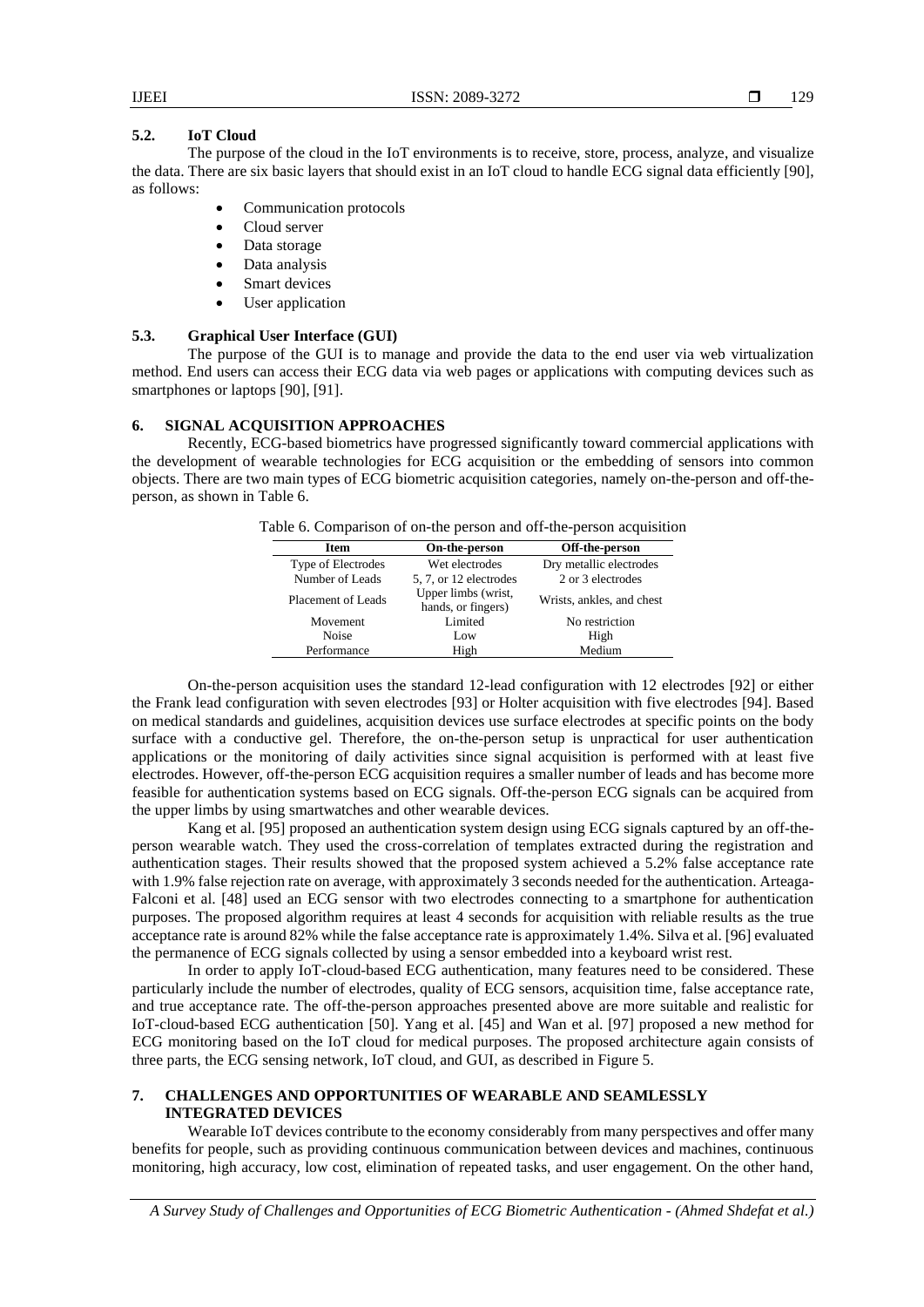the increasing number and varieties of wearable devices has led to some security issues related to privacy and data protection [\[98\].](#page-20-10)

According to the International Data Corporation's Worldwide Quarterly Wearable Device Tracker statement, 305.2 million units were shipped within the global market of wearable devices in 2019, a value that had grown by 71.4% from 178.0 million units in 2018. The total volume is projected to grow to 489.1 million units in 2023; for example, approximately 69 million smartwatches were distributed in 2019, and it is estimated that 109.2 million units will be transported in 2023 [\[99\].](#page-20-11) These numbers show that the demand for wearable IoT devices will continue increasing sharply in the coming years. IoT systems have recently gained prominence due to the need for wearable devices in the healthcare industry [\[100\].](#page-20-12)

The usage of wearable devices is increasing rapidly because they facilitate the interaction of users with other individuals and the surroundings. However, there are some challenges from the point of view of both the user and manufacturer that affect IoT systems, such as network communications, standardization, storage, scalability, flexibility, and power and energy efficiency [\[101\].](#page-20-13) One of the most important issues that wearable device manufacturers encounter is battery depletion. This issue of energy efficiency was addressed by Celic and Magjarevic [\[102\],](#page-20-14) who proposed seamless connectivity between IoT devices and the network with low cost and power consumption. Their model architecture may deliver solutions for the usability of wearable devices.

Yildirim and Ali-Eldin [\[103\]](#page-20-15) conducted a study proving that people using wearable IoT devices in the workplace have better motivation. This result indicates that technology may be adapted easily into our daily lives. Ramzan et al. [\[104\]](#page-20-16) proposed a wearable apparel model to track drivers, communicate with mobile devices to generate warnings, and initiate any necessary precautionary operations while the user is driving a car. Most wearable device manufacturers have focused on specialized components for healthcare solutions. Moreover, companies need to redesign their production systems to adapt new service-based process models using IoT data to extend value chains and increase their revenues. Rymaszewska et al[. \[104\]](#page-20-17) proposed a new framework enabling companies to produce valuations and use them in their server operations with IoT-built solutions.

As a result of the COVID-19 pandemic, many applications have recently been initiated to keep track of the movement of people and to ensure that safe physical distance is maintained between people as defined by the Centers for Disease Control and Prevention [\[106\].](#page-20-18) This distance can be monitored by Bluetooth IoT technologies that transmit data from one device to another in short ranges using Wi-Fi or other links. Recently, Google and Apple agreed to collaborate by sharing real-time user movement data to help governments and health organizations combat the COVID-19 pandemic. Vagus, an ECG smartwatch manufacturing company, has developed new ECG smartwatches to collect crowd-sourced data to measure COVID-19 contamination rates [\[107\].](#page-20-19) Fischer Connectors has also provided a solution for the easy integration of any IoT wearable application into a system with plug and use connectivit[y \[108\].](#page-20-20) In other words, many companies are working on customizable and integrated solutions to improve communication performance and reliability.

# **8. ECG DATABASES**

The Telemetric and Holter ECG Warehouse (THEW[\) \[109\]](#page-20-21) is one of the important resources for ECG databases. This initiative provides access to electrocardiographic data for the design of analytic methods to enlarge the pool of available information from datasets. These databases are accessible upon request. Open access ECG databases such as the MIT-BIH Arrhythmia Database, Creighton University Ventricular Tachycardia Arrhythmia Database, and European ST-T Database have led to the development and expansion of many techniques and methodologies. The American Heart Association (AHA) Database, which is not available publicly, also has 154 beat-by-beat annotated recordings of arrhythmias and normal ECG results. Moreover, the MIT PhysioNet initiative is one of the most important ECG repositories to be used for ECGrelated research. For example, one of the open access PhysioNet databases, PTB-XL ECG, contains a large set of datasets collected with devices from Schiller AG between October 1989 and June 1996, comprising data for 18885 patients from 12-lead ECGs of 10 seconds in length. Large quantities of electrocardiographic data should be tested to get higher accuracy for machine learning algorithms using ECG datasets.

CardioComm Solutions, Inc. offers a heart rhythm monitor device to measure the risk of atrial fibrillation by comparing ECG results with manual pulse monitoring using the THEW database. Alfaras et al. [\[110\]](#page-20-22) presented a study that used the MIT-BIH Arrhythmia (MIT-BIH AR) and AHA databases. In this work, each database was divided into two sets of training and testing datasets to eliminate data duplication for different types of heartbeats, similar to a real environment. While 22 ECG records from MIT-BIT AR were used for training and testing, 79 ECG records were used for training and 75 records were used for testing the AHA Database. Another study [\[111\]](#page-20-23) classified heartbeats using a DNN to evaluate a proposed model using two dissection structures of the MIT-BIH Arrhythmia Database. Table 7 represent a comparison between the most recognized datasets repositories for ECG data in term of purpose, access type and features.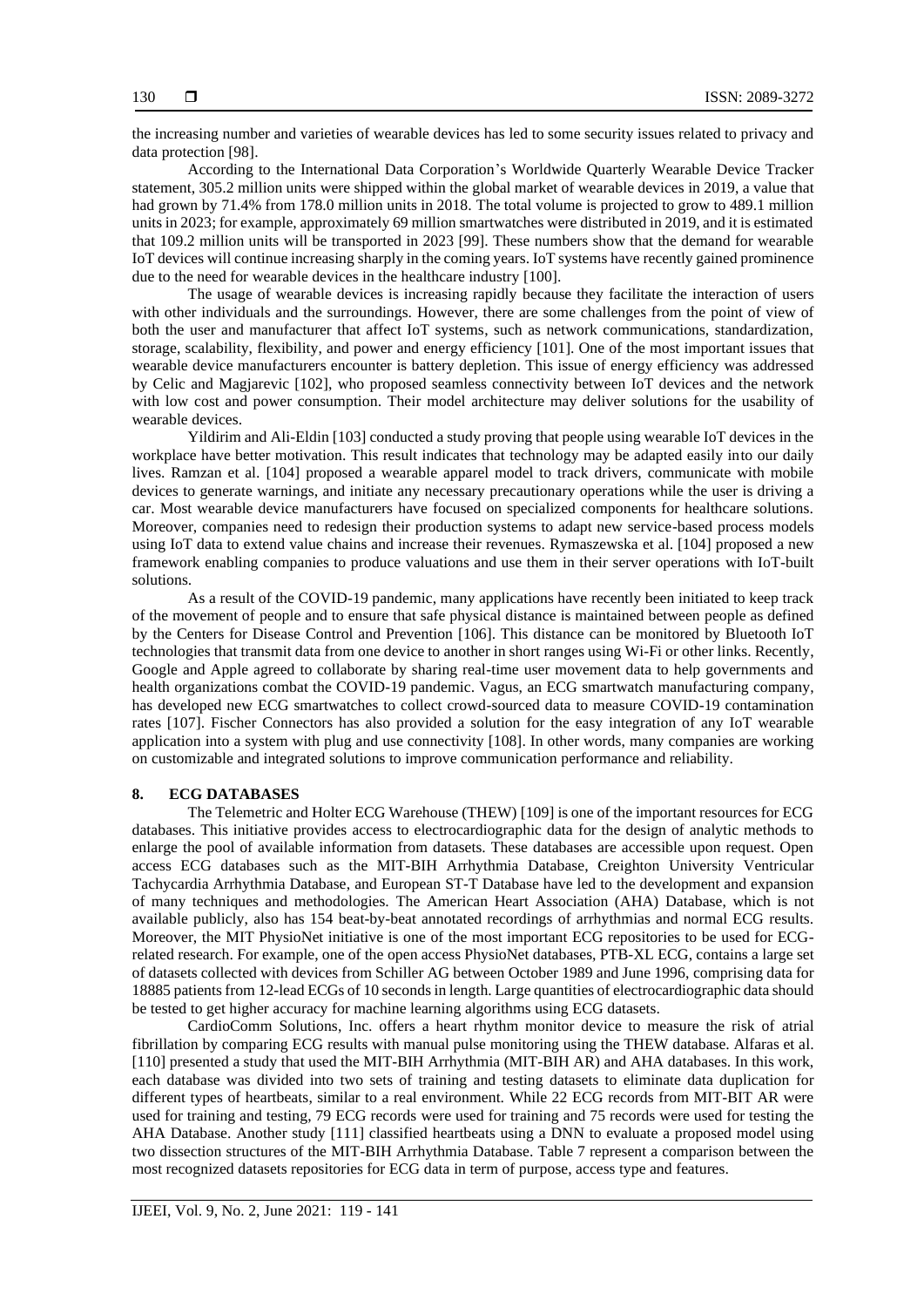| <b>Datasets</b>                                                     | <b>Purpose</b>                                                                                         | <b>Access Type</b>  | Data features                 |
|---------------------------------------------------------------------|--------------------------------------------------------------------------------------------------------|---------------------|-------------------------------|
| Telemetric<br><b>ECG</b><br>Holter<br>and                           | Design analytic methods                                                                                | <b>Upon Request</b> | 293 GB, 3700 digital 24-      |
| Warehouse (THEW)                                                    |                                                                                                        |                     | Holter ECG recordings         |
| MIT-BIH arrhythmia database                                         | Detection of heart arrhythmia                                                                          | Open Access         | 48 records, 30 minutes each   |
| Creighton University ventricular<br>tachycardia arrhythmia database | Episodes of sustained ventricular<br>tachycardia, ventricular flutter, and<br>ventricular fibrillation | Open Access         | 35 records, 8 minutes each    |
| European ST-T database                                              | Assessing the quality of ambulatory<br>ECG monitoring (AECG) systems                                   | Open Access         | 90 records, two hours each    |
| American<br>Heart<br>Association<br>(AHA) database                  | Evaluation of ventricular arrhythmia<br>detectors                                                      | Open Access         | 80 records, 35 minutes each   |
| The LTST Database                                                   | Detect coronary artery disease                                                                         | Open Access         | 24-hour ambulatory<br>records |
| Harvard dataverse TELE database                                     | Detect artifact and UNSW ORS                                                                           | Upon Request        | 250 records                   |

Table 7. Comparison among ECG datasets in term of purpose, access type and features

Recently, Chapman University and Shaoxing People's Hospital (Shaoxing Hospital, Zhejiang University School of Medicine) initiated an ECG database for 12-lead ECG signals [\[112\].](#page-20-24) This repository has data for a total of 10646 patients' ECGs, including 5956 male and 4690 female patients. In addition to basic ECG measurements, this database contains QRS counts, atrial beat rates, ventricle beat rates, Q offsets, and T offsets. While 80% of the data was used to train the extreme gradient boosting tree classification model used for regression and classification problems in machine learning, 20% of the data was used to test this model.

The LTST Database contains 24-hour ambulatory registers selected from Holter recordings in Europe and the United States between 1994 and 2000 with clinical information in the Waveform Database (WFDB) format for waveform data, true QRS annotations, and ST annotations. This repository is suitable for IoT environments due to its use of the WFDB format, which can be applied with any device[s \[113\].](#page-20-25)

Sadrawi et al. [\[114\]](#page-20-26) evaluated arrhythmias with wearable ECG devices using 169 records from the American Heart Association Database (AHADB), Creighton University Ventricular Tachyarrhythmia Database (CUDB), MIT-BIH Arrhythmia Database (MITDB), and MIT-BIH Noise Stress Test Database (NSTDB). Moreover, a performance analysis of QRS detectors was performed by Liu et al. [\[115\]](#page-21-0) based on four experiments using 516 records from different repositories such as the MITDB, MIT-BIH NSR, and Harvard Dataverse TELE Database.

#### **9. ECG SIGNAL PREPROCESSING AND FEATURE EXTRACTION 9.1. ECG Signal Preprocessing**

*ECG signal filtering:* In order to maximize beat detection efficiency and eliminate baseline wander, obtained ECG signals must go through a filtering process. The high-pass filtering technique is widely used in the ECG filtering step to remove baseline wander by subtracting a low-frequency trend line from recorded ECG signals. Generally, by setting the window size between 500 and 750 points and applying a triangular (two-pass) moving average filter, the trend line of the ECG signal is formed. With the intention of eliminating high-frequency noise, a low-pass filter is used along with a triangular moving average filter and a window size of 3 points. Moving average filters provide a simple, valuable, and fast method for filtering ECG signals [\[116\].](#page-21-1)

*ECG signal segmentation:* Applying a segmentation technique requires a certain duration of time to be set for all of the ECG segments. This time duration is most likely to be between 5 and 20 minutes for all segments, and it must be specified for analysis of the HRV. The first step in this technique is to pass moving windows over all recorded ECG data. Then, for each window in this time duration, statistical information on the ECG data is collected. In most related research work on ECG signals and feature extraction, a list of functional ECG segments is generated based on output statistics [\[117\].](#page-21-2) For the applicable segment based on the specified time duration, the selection criteria are as follows:

- Mean heart rate
- Overall number of ectopic beats
- No missing vital data
- Ocular observation of noise and ecotype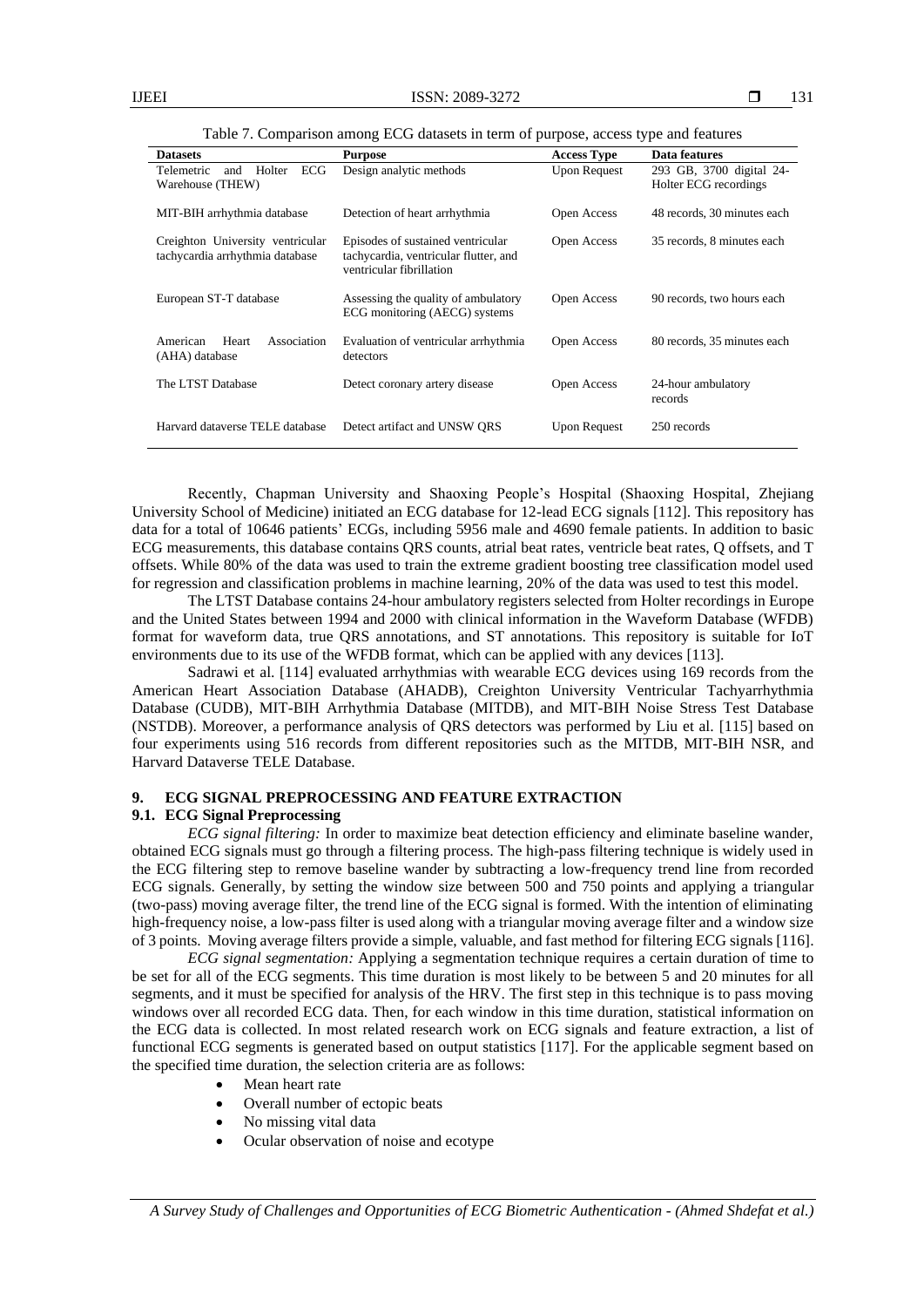# **9.2. ECG Signal Feature Extraction**

*QRS detection:* In general, a correlation-based template matching algorithm is used to locate QRS complexes. However, to apply the template matching technique, there are two types of QRS templates that need to be used: global and self templates. As the first step before using the QRS templates, an averaging process must be performed for a specified number of QRS complexes in order to create the templates. A comparison of the created templates is achieved by computing a correlation coefficient, which is decided by the researchers based on several factors such as the nature of the ECG data, the aim of the study, or the targeted age of the subjects. When the global template fails to detect the QRS complex of the signal, the self template is used as a backup to perform the QRS detection process [\[118\].](#page-21-3)

*Inter-beat interval (IBI) extraction:* Commonly, due to ECG signal physiology, the R wave is often a very straightforward wave to be recognized, and it typically has the largest amplitude in comparison with the surrounding P, Q, S, and T waveforms. Therefore, researchers rely on the R wave to find the temporal locations of beats. The time difference between consecutive R peaks (or the RR interval) represents a beat-to-beat interval. Furthermore, NN (normal-to-normal) intervals are correlated with RR intervals, which originate from normal sinus rhythms [\[119\],](#page-21-4) [\[120\].](#page-21-5) To calculate the time series of the IBI of an ECG segment containing N beats, the following equation is used:

IBI(n)=beat(n+1)-beat(n), 
$$
1 \le n \le N-1
$$
 (1)

Here, *n* is the time location of the  $n<sup>th</sup>$  beat.

Three consecutive ECG R peaks along with time and amplitude, as shown in Figure 6, represent the IBI between each pair of R peaks over a certain time interval [\[120\],](#page-21-5) [\[121\].](#page-21-6)



Figure 6. Determination of IBI based on R waves

The conventional methods commonly used by researchers for ECG preprocessing and feature extraction steps are listed in Table 8.

| Table 8. Conventional methods for ECG preprocessing and feature extraction [118] |  |  |
|----------------------------------------------------------------------------------|--|--|
|----------------------------------------------------------------------------------|--|--|

| <b>ORS</b> Detection<br>(Threshold) | <b>Preprocessing (Filter Technique)</b>    |
|-------------------------------------|--------------------------------------------|
| QRS Amplitude                       | Low-pass filter and curve length transform |
| Root Mean Square (RMS)              | Discrete wavelet transform (DWT)           |
| Mean Deviation (MD)                 | <b>DWT</b>                                 |
| Slope Criterion                     | Bandpass filter                            |
| Signal Peak and Noise               | Bandpass filter, derivative, squaring, and |
| Peak                                | moving window integrator                   |
| Modulus Maxima                      | Continuous wavelet transform               |

# **10. 5G IOT ARCHITECTURE AND INFRASTRUCTURE**

# **10.1. 5G Architecture**

5G technology is expected to meet IoT requirements such as the demands for multiple device connectivity, high data rates, and low latency. Several IoT architectures have been proposed and reviewed from different perspectives within the field of 5G-related research. In the works of Al-Fuqaha et al. [\[122\]](#page-21-7) and Mahmoud et al. [\[123\],](#page-21-8) a three-layer IoT architecture comprising perception, network, and application layers was presented. It was considered as the basic architecture for an IoT platform. 5G IoT architecture can be divided into five layers that involve data acquisition, analysis, and the sharing of information between different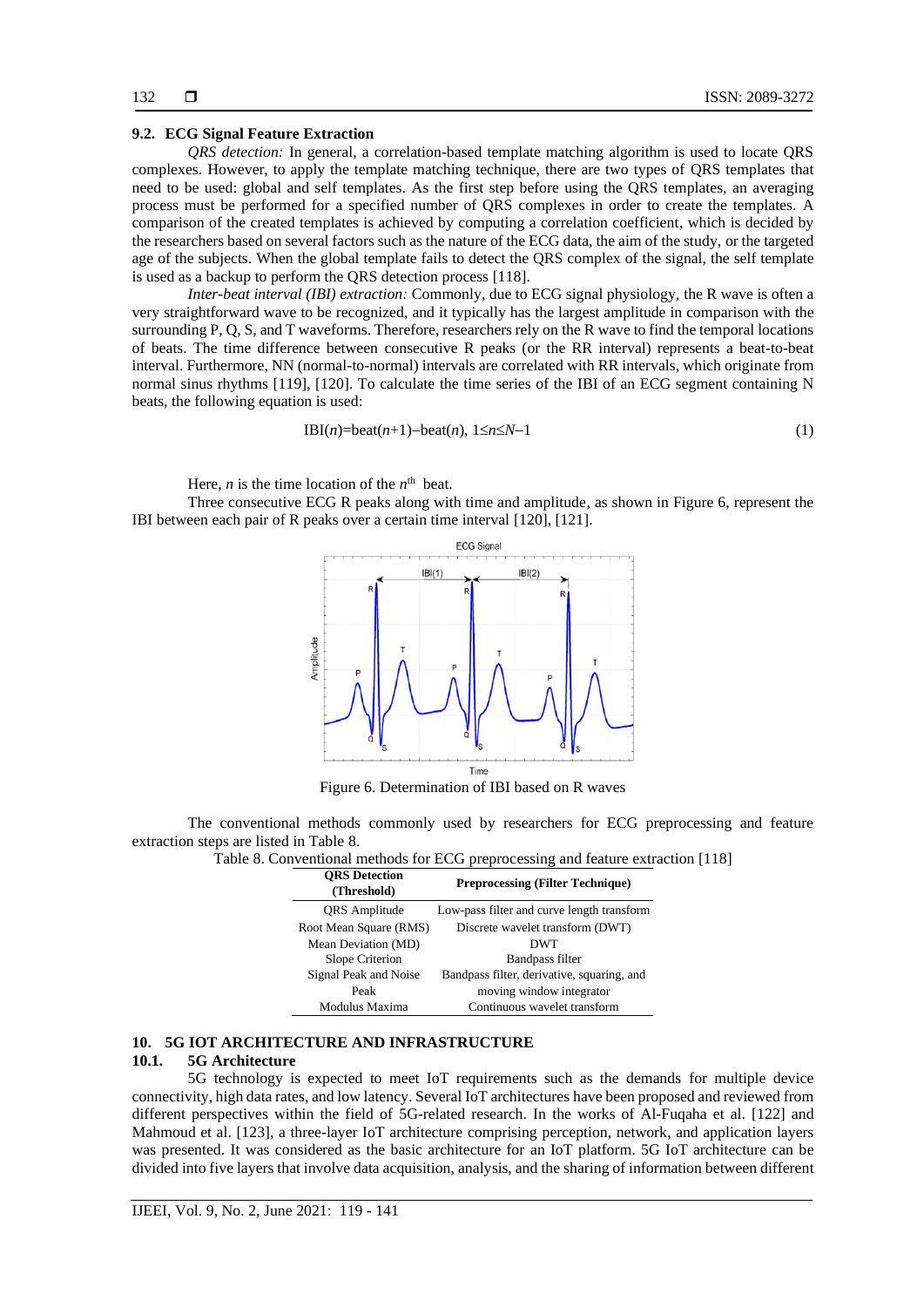types of network devices [\[11\],](#page-16-10) [\[124\].](#page-21-9) The architecture of 5G IoT layers is demonstrated in Figure 7. In more detail, the five layers may be described as follows:

The *sensor layer* is the physical layer of the system that consists of sensors used in different IoT applications, such as E-healthcare sensors (ECG wearable devices), smart manufacturing sensors, or smart home sensors.

The *gateway layer* is the low-power wide area network (LPWAN) in 5G IoT architecture. This layer can be based on one of the following technologies: Wi-Fi, Sigfox, LoRa, ZigBee, or NB-IoT [\[125\].](#page-21-10) The Narrowband Internet of Things (NB-IoT) is a new wireless system introduced in 3GPP Release 13 that focuses on indoor coverage with a high number of connected devices.

The *network layer* is the backbone of IoT architecture as it transfers and exchanges information within a wide range. This layer includes a mobile network such as 5G or 4G, a satellite communication network, and optical fiber communication.

The *service layer* is the IoT platform where cloud computing and big data analytics are implemented. The *5G IoT application layer* is responsible for providing services to all applications, which may be smart homes, smart cities, E-healthcare, smart factories, or smart transportation, among others [\[11\].](#page-16-10)



Figure 7. Architecture of 5G IoT

# **10.2. 5G Infrastructure**

5G technology is the main infrastructure for future health services and IoT services, particularly for ECG biometric authentication. 5G technology provides lower latency, higher capacity, and greater bandwidth, which are the main requirements for supporting ECG authentication. One of the main characteristics of 5G wireless networks is massive machine-type communication, which requires high connectivity density for IoT applications such as smart cities [\[126\].](#page-21-11) 5G technology will use the existing LTE frequency range (600 MHz to 6 GHz) with the new millimeter wave bands (24-86 GHz). The new spectrum is expected to have high throughput, lower latency, and high connection density. A 5G wireless network composed of a new-generation radio access network (NG-RAN) and a 5G core network (5GC) is shown in [Figure 8.](#page-14-0)



<span id="page-14-0"></span>*A Survey Study of Challenges and Opportunities of ECG Biometric Authentication - (Ahmed Shdefat et al.)*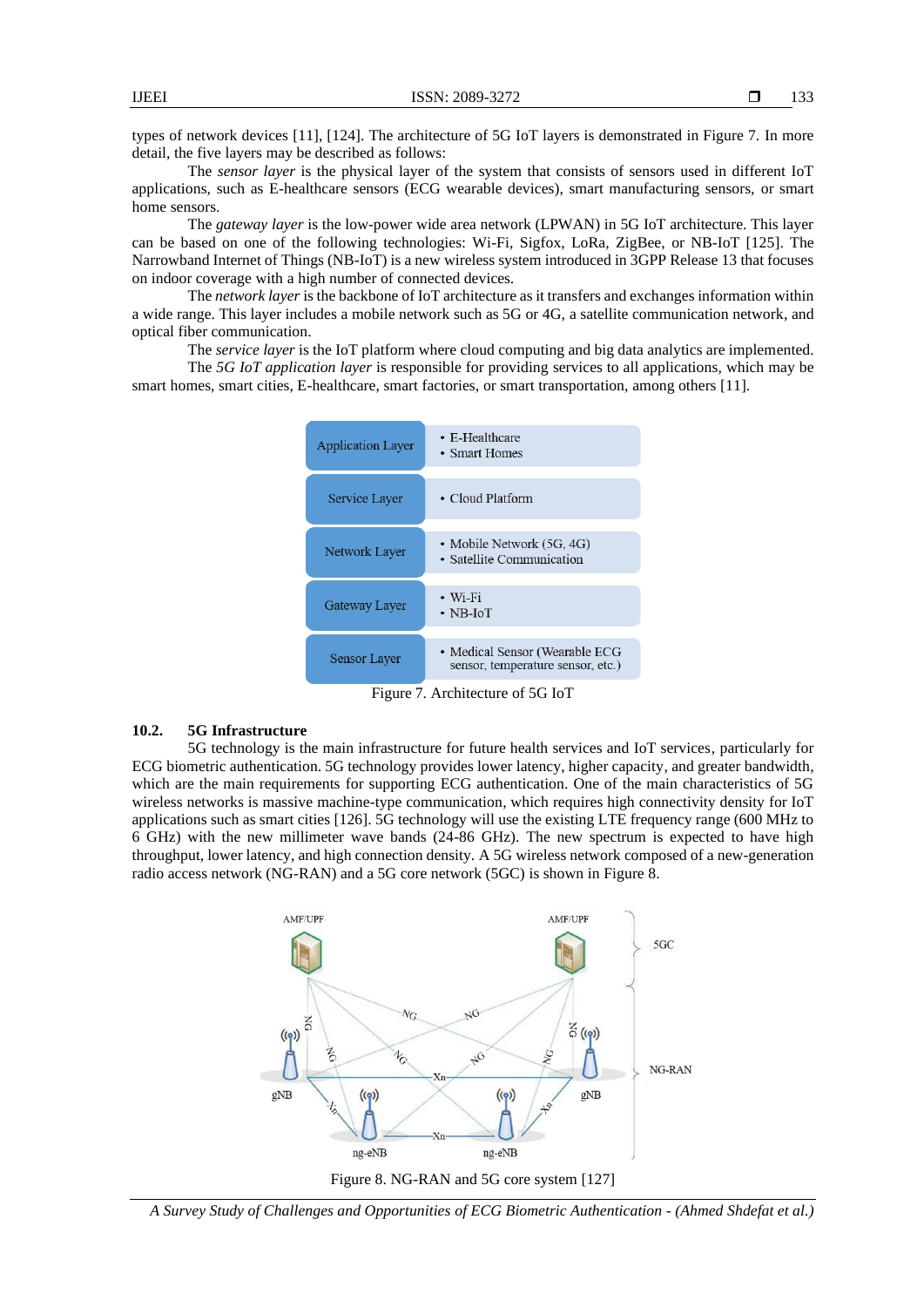The NG-RAN (ng-eNBs and gNBs) offers NR 5G or LTE radio for the core network. A base station can be gNB (a 5G base station), providing control and user plane services, or ng-eNB (New Generation - Evolved Node B), providing LTE/E-UTRAN radio services. The Xn interface is a logical interface between two NG-RAN nodes that establishes a logical connection them, while NG interfaces connect the NG-RAN nodes to the AMF (Access and Mobility Management Function) and to the UPF (User Plane Function) in the 5GC [\[127\].](#page-21-12) The powerful characteristics of 5G technology as mentioned above will enable the use of ECG as a new promising biometric tool for authentication and identification in the future.

# **11. ECG DEPLOYMENT OPPORTUNITIES AND CHALLENGES**

A rapid increase in the use of IoT devices and applications in most healthcare systems is currently being experienced in accordance with the increasing growth of the world's population and the accompanying increase in various chronic heart diseases. Thus, the IoT has a vital role to play in easing the diagnosis process of many cardiovascular diseases in addition to its use in advanced portable devices, making systems more effective and efficient. Future IoT systems should be able to handle many concerns for medical and biometric authentication systems, such as nano sensors sizes, long-term monitoring which is triggering big data issue, and these systems should be highly sensitive to ECG signals. Therefore, IoT systems must be able to handle both big data and nanoelectronics.

The electrical properties and conductivity of ECG sensors and devices will be improved with the incorporation of nanomaterials, which are also easily available, and this will reduce the costs. The sensors of IoT devices will allow ECG signals to be transmitted via their gateways using communication protocols such as 5G, LAN, Wi-Fi, and Bluetooth. These data can then be used by biometric authentication systems or can be sent to the cloud or healthcare systems for processing or analysis [\[128\].](#page-21-13) Therefore, the IoT faces another question of how it should assist the ECG acquisition framework to ensure secure data transmission [\[129\],](#page-21-14) because the IoT generally transmits information through open channels.

As the numbers of IoT users and devices are increasing exponentially, huge amounts of data are being generated. Therefore, big data analytics is emerging as a very important field of technology that will help in improving decision-making, extracting useful information, and performing data analysis with the use of artificial intelligence algorithms and storage. For wearable and seamless IoT devices to achieve such improved systems with complete data collection, the number of electrodes has to be reduced, which is more challenging, and in this case, the signal quality must also be considered [\[130\].](#page-21-15) In addition, most of the current and future IoT devices that monitor ECG signals are shifting toward limb leads instead of chest leads, which affects the strength and quality of the signal and will have a negative impact due to the distance from the heart. Many studies have also shown that the use of these devices while exercising and the presence of movement artifacts, in addition to fatigue and different postures, will affect the recognition performance [\[131\],](#page-21-16) [\[132\].](#page-21-17)

The current trend in ECG signal acquisition is an evolution toward off-the-person acquisitions with an increasing focus on wearable and seamless devices, which leads to an increasing number of noise sources. Therefore, more intelligent filters and algorithms must be proposed, in addition to robust and adaptable denoising techniques. To achieve remarkable robustness to noise, many researchers have proposed the use of deep learning methodologies, which may result in better performance in signal denoising [\[133\],](#page-21-18) [\[134\].](#page-21-19) The great potential of deep learning in ECG biometrics should be taken into consideration to provide optimized and coordinated solutions by integrating the four stages of denoising, preparation, feature extraction, and decisionmaking into one model, leading ECG authentication systems to new levels of robustness and overcoming the challenges of noise and variability. Furthermore, ECG biometric systems should be able to reduce computational costs and provide adequately powerful hardware, particularly with IoT devices, to perform accurately with short ECG segments, which will be a difficult goal to achiev[e \[40\].](#page-18-1)

Wearable devices today collect massive amounts of medical information using various health monitoring applications and such information needs to be placed behind a security wall to prevent it from being accessed and abused by adversaries. Thus, IoT security levels, protocols, and standards must be taken into consideration. Researchers need to look at the relationship between the mobility of users and the quality of data collected, as the duration of data collection in ECG biometric systems will affect the quality of the signals due to the low sensing capacity of wearable devices in addition to inevitable muscle activity [\[135\].](#page-21-20) Alongside the above challenges and future possibilities, there are also some psycho-physiological factors that challenge the use of ECG signals as a biometric trait in biometric authentication systems. These include short-term factors, such as the age and health condition of the user or geometric-related variations that can occur due to changes in position and orientation, and long-term factors such as mental and emotional conditions [\[136\].](#page-21-21)

# **12. CONCLUSION**

This survey has explored different perspectives and issues regarding the opportunities and challenges that have a direct impact on utilizing ECG signals in biometric authentication systemsto be effectively designed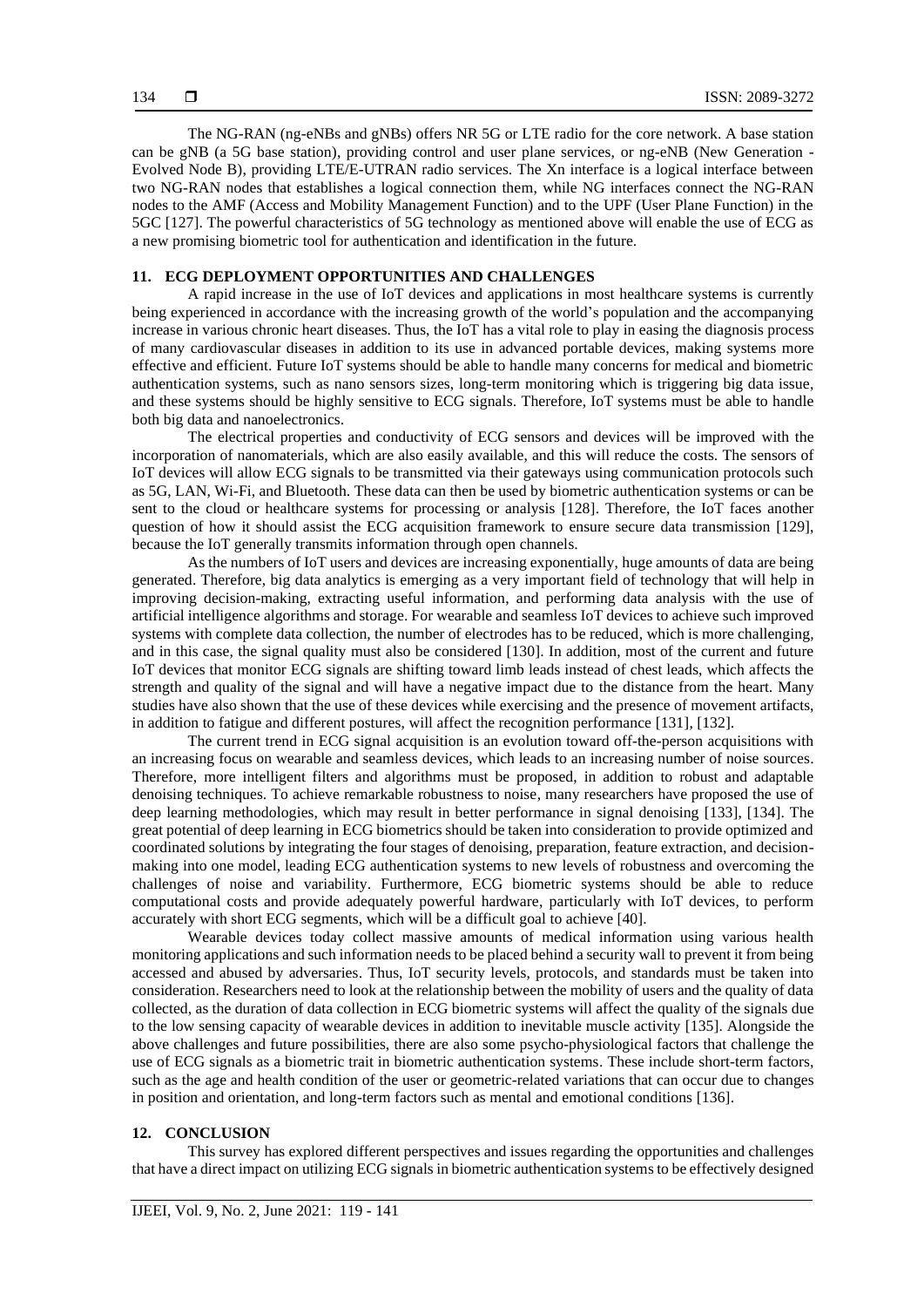and deployed in the 5G IoT environments. The design of ECG biometric systems varies based on a number of factors such as the type of device, the number of leads used, the time taken to collect data, and the portability and size of the device. IoT devices currently collect massive amounts of medical information using various health monitoring systems and applications. This personal information needs to be placed behind a security wall so that it cannot be accessed and abused by adversaries. Accordingly, IoT security levels, protocols, and standards must be carefully evaluated.

Some psycho-physiological factors also affect the usage of ECG signals as a biometric trait in biometric authentication systems, including short-term factors such as the age and health condition of the user, distorted signals due to geometric-related variations that can occur with changes in the position and orientation of the heart, and long-term factors such as mental and emotional conditions. These may cause high levels of noise that could obscure the signals, and so these factors must also be addressed. This survey has attempted to pave the way toward the effective and efficient implementation of ECG biometric authentication systems within the 5G IoT architecture and infrastructure by presenting essential knowledge regarding the deployment process of such systems.

This survey has also provided detailed information on the factors that influence the utilization of ECG signals in biometric authentication systems. Some of these factors are associated with signal morphology; some factors affect the ECG signals in addition to the deployment of ECG within the 5G IoT environments. The commonly used approaches for ECG signal acquisition have also been provided in detail here in the process of considering the challenges and opportunities of wearable and seamlessly integrated devices, as this is the current mainstream trend in the field of IoT research and industry. The ECG databases most commonly used to obtain raw signal data have been reviewed here, along with an explanation of the preprocessing and feature extraction of the signals, the 5G IoT architecture and infrastructure, and, finally, the opportunities and challenges of ECG deployment.

In future work, we plan to pursue the implementation of standard biometric authentication systems. Targeted standard systems must be characterized as effective active systems that are efficiently compatible with 5G IoT architecture and infrastructure.

#### **REFERENCES**

- <span id="page-16-0"></span>[1] The Internet of things (IoT): Applications, Technology, And Privacy Issues, Nova Publisher, New York, NY 2016.
- <span id="page-16-1"></span>[2] D. Mishra, A. Gunasekaran, S. J. Childe, T. Papadopoulos, R. Dubey, and S. Wamba, "Vision, applications and future challenges of Internet of Things: A bibliometric study of the recent literature," Ind. Manag. Data Syst., vol. 116, no. 7, pp. 1331–1355, Aug. 2016.
- <span id="page-16-2"></span>[3] Amazon IoT Core. 2020. [Online]. Available: https://aws.amazon.com/iot-core
- <span id="page-16-3"></span>[4] What is Azure Internet of Things (IoT)? [Online]. Available: https://docs.microsoft.com/en-us/azure/iotfundamentals/iot-introduction
- <span id="page-16-4"></span>[5] Google Cloud IoT Core overview. 2020. [Online]. Available: https://cloud.google.com/iot/docs/concepts/ overview
- <span id="page-16-5"></span>[6] H. S. Maghdid, K. Z. Ghafoor, A. S. Sadiq, K. Curran, and K. Rabie, "A novel ai-enabled framework to diagnose coronavirus COVID 19 using smartphone embedded sensors: design study," ArXiv, ArXiv200307434 Cs Q-Bio, Mar. 2020.
- <span id="page-16-6"></span>[7] G. Lampropoulos, K. Siakas, and T. Anastasiadis, "Internet of things in the context of industry 4.0: An overview," Int. J. Entrep. Knowl., vol. 7, no. 1, pp. 4–19, Jun. 2019.
- <span id="page-16-7"></span>[8] The Impact of COVID-19 on Sustainability and Technology. 2020. [Online]. Available: https://blogidcuk.com/impact-covid-19-sustainability-technology/
- <span id="page-16-8"></span>[9] F. Samie, L. Bauer, and J. Henkel, "From cloud down to things: An overview of machine learning in internet of things," IEEE Internet Things J., vol. 6, no. 3, pp. 4921–4934, Jun. 2019.
- <span id="page-16-9"></span>[10] Number of smartphone users worldwide from 2016 to 2021. 2020. [Online]. Available: <https://www.statista.com/statistics/330695/number-of-smartphone-users-worldwide/>
- <span id="page-16-10"></span>[11] L. Chettri and R. Bera, "A comprehensive survey on internet of things (IoT) toward 5G wireless systems," IEEE Internet of Things Journal, vol. 7, no. 1, pp. 16-32, Jan. 2020.
- <span id="page-16-11"></span>[12] E. Kapassa, M. Touloupou, P. Stavrianos and D. Kyriazis, "Dynamic 5G Slices for IoT Applications with Diverse Requirements," in Proc. Fifth International Conference on Internet of Things: Systems, Management and Security, Valencia, 2018, pp. 195-199.
- <span id="page-16-12"></span>[13] M. M. Alsulami and N. Akkari, "The role of 5G wireless networks in the internet-of- things (IoT)," in Proc. 1st International Conference on Computer Applications & Information Security (ICCAIS), Riyadh, 2018, pp. 1-8.
- <span id="page-16-13"></span>[14] A. K. Jain, R. Acharya, S. Jakhar and T. Mishra, "Fifth Generation (5G) Wireless Technology "Revolution in Telecommunication," in Proc. Second International Conference on Inventive Communication and Computational Technologies (ICICCT), Coimbatore, 2018, pp. 1867-1872.
- <span id="page-16-14"></span>[15] E. Balevi and R. D. Gitlin, "A Random Access Scheme for Large Scale 5G/IoT Applications," in Proc. 2018 IEEE 5G World Forum (5GWF), Silicon Valley, CA, 2018, pp. 452-456.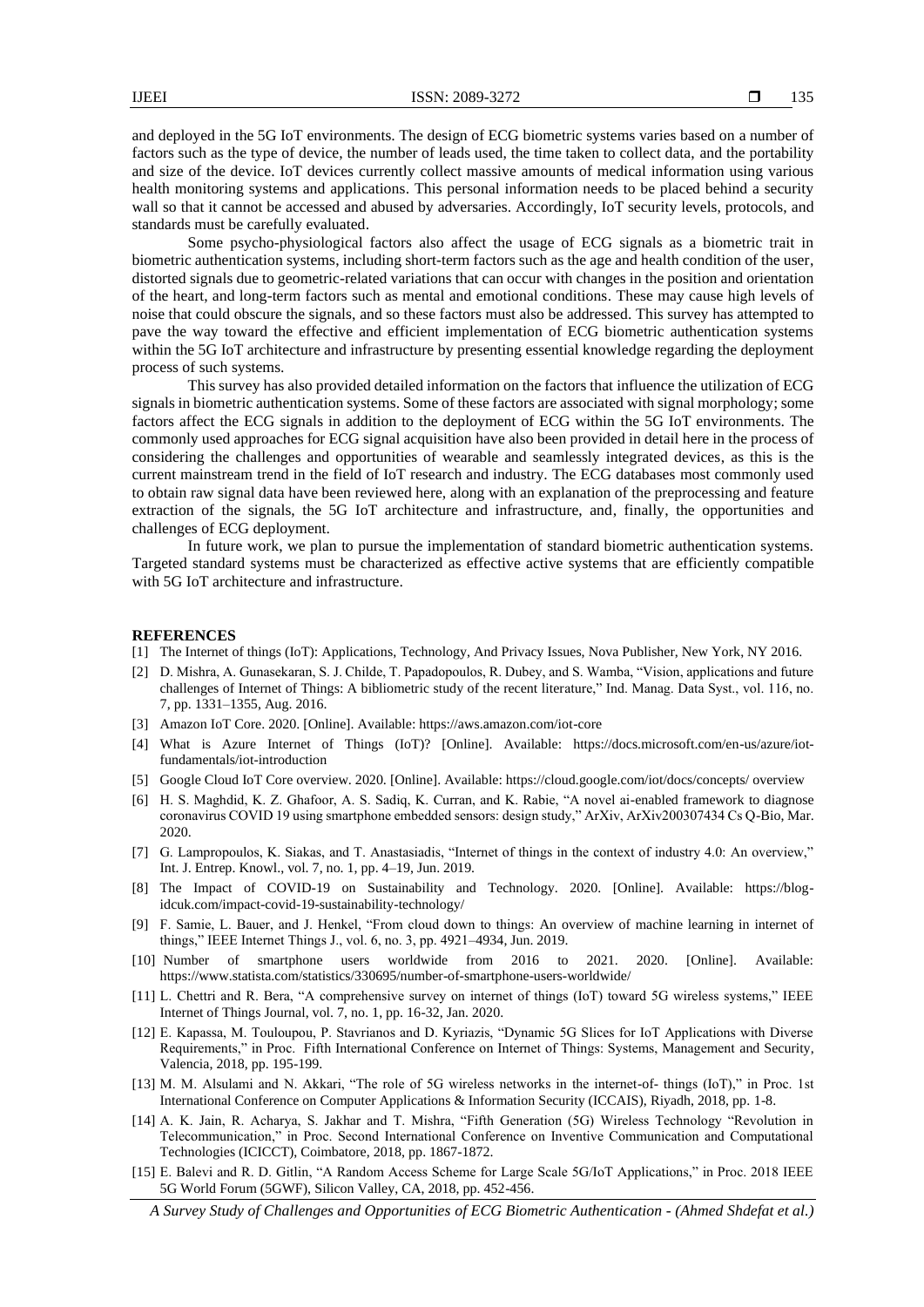- <span id="page-17-0"></span>[16] S. Li, Y. Liu, L. Lin, X. Sun, S. Yang and D. Sun, "Millimeter-Wave Channel Simulation and Statistical Channel Model in the Cross-Corridor Environment at 28 GHz for 5G Wireless System," in Proc. 2018 International Conference on Microwave and Millimeter Wave Technology (ICMMT), Chengdu, 2018, pp. 1-3.
- <span id="page-17-1"></span>[17] A. H. Mohsin, A. A. Zaidan, B. B. Zaidan, O. S. Albahri, S. A. Ariffin, A. Alemran, O. Enaizan, A. H. Shareef, A. N. Jasim, N. S. Jalood, M. J. Baqer, "Finger Vein Biometrics: Taxonomy Analysis, Open Challenges, Future Directions, and Recommended Solution for Decentralised Network Architectures," IEEE Access, vol. 8, pp. 9821-9845, 2020.
- <span id="page-17-2"></span>[18] R. Tolosana, M. Gomez-Barrero, C. Busch and J. Ortega-Garcia, "Biometric Presentation Attack Detection: Beyond the Visible Spectrum," IEEE Transactions on Information Forensics and Security, vol. 15, pp. 1261-1275, 2020.
- <span id="page-17-3"></span>[19] V. M. Patel, R. Chellappa, D. Chandra and B. Barbello, "Continuous User Authentication on Mobile Devices: Recent progress and remaining challenges," IEEE Signal Processing Magazine, vol. 33, no. 4, pp. 49-61, July 2016.
- <span id="page-17-4"></span>[20] H. Feng, K. Fawaz, K. G. Shin, Continuous Authentication for Voice Assistants. in Proc. MobiCom, Snowbird, UT, 2017, pp. 343-355.
- <span id="page-17-5"></span>[21] A. Das, O. K. Manyam, M. Tapaswi, and V. Taranalli. "Multilingual spoken-password based user authentication in emerging economies using cellular phone networks," in Proc. 2008 IEEE Workshop on Spoken Language Technology SLT 2008,". Goa, Indiana, 2008, pp. 5–8.
- <span id="page-17-6"></span>[22] M. Baloul, E. Cherrier, and C. Rosenberger. "Challenge based speaker recognition for mobile authentication," in Proc. 2012 BIOSIG International Conference of Biometrics Special Interest Group (BIOSIG)" - Darmstadt, Germany, 2012, pp. 1–7.
- <span id="page-17-7"></span>[23] W. J. Herschel. (December 1916). The origin of finger-printing Nature, vol. 98, no. 2458, p. 268, 1916. [Online]. Available: [https://doi.org/10.1038/098268a0.](https://doi.org/10.1038/098268a0)
- <span id="page-17-8"></span>[24] J. Preciozzi, G. Garella, V. Camacho, F. Franzoni, L. Di Martino, G. Carbajal, and A. Fernandez, "Fingerprint Biometrics From Newborn to Adult: A Study From a National Identity Database System," IEEE Transactions on Biometrics, Behavior, and Identity Science, vol. 2, no. 1, pp. 68-79, Jan. 2020.
- <span id="page-17-9"></span>[25] T. Jaikla, S. Pichetjamroen, C. Vorakulpipat and A. Pichetjamroen, "A Secure Four-factor Attendance System for Smartphone Device," in Proc. 22nd International Conference on Advanced Communication Technology (ICACT), Phoenix Park, PyeongChang, Korea (South), 2020, pp. 65-68.
- <span id="page-17-10"></span>[26] S. Srihi, A. Balti, F. Fnaiech and H. Hamam, "Banking Security System Based on SVD Fingerprints and Cryptography Passwords," 2018 International Conference on Control, Automation and Diagnosis (ICCAD), Marrakech, Morocco, 2018, pp. 1-5, doi: 10.1109/CADIAG.2018.8751249
- <span id="page-17-11"></span>[27] E. G. Spanakis, M. Spanakis, A. Karantanas, and K. Marias. "Secure access to patient's health records using SpeechXRays a mutli-channel biometrics platform for user authentication," in Proc. 2016 38th Annual International Conference of the IEEE Engineering in Medicine and Biology Society (EMBC), Orlando, FL, 2016, pp. 2541-2544 .
- <span id="page-17-12"></span>[28] S. Das and J. Debbarma. "Designing a Biometric Strategy (Fingerprint) Measure for Enhancing ATM Security in Indian E-Banking System," International Journal of Information and Communication Technology Research, vol. 1, no. 5, Sep.2011.
- <span id="page-17-13"></span>[29] S. D. Shirke and C. Rajabhushnam, "Iris Recognition Using Visible Wavelength Light Source and Near Infrared Light Source Image Database: A Short Survey," in Proc. 2019 3rd International Conference on Trends in Electronics and Informatics (ICOEI), Tirunelveli, India, 2019, pp. 566-571.
- <span id="page-17-14"></span>[30] S. Patil, S. Gudasalamani and N. C. Iyer, "A survey on Iris recognition system," in Proc. 2016 International Conference on Electrical, Electronics, and Optimization Techniques (ICEEOT), Chennai, 2016, pp. 2207-2210.
- <span id="page-17-15"></span>[31] Klontz J., Burge M.J. (2016) Periocular Recognition from Low-Quality Iris Images. In: Bowyer K., Burge M. (eds) Handbook of Iris Recognition. Advances in Computer Vision and Pattern Recognition. Springer, London. https://doi.org/10.1007/978-1-4471-6784-6\_14.
- <span id="page-17-16"></span>[32] G. M. Zafaruddin and H. S. Fadewar, "Face recognition: A holistic approach review," in Proc. 2014 International Conference on Contemporary Computing and Informatics (IC3I), Mysore, 2014, pp. 175-178.
- <span id="page-17-17"></span>[33] I. Masi, Y. Wu, T. Hassner and P. Natarajan, "Deep Face Recognition: A Survey," in Proc. 2018 31st SIBGRAPI Conference on Graphics, Patterns and Images (SIBGRAPI), Parana, 2018, pp. 471-478.
- <span id="page-17-18"></span>[34] M. U. Khan, S. Aziz, K. Iqtidar, A. Saud and Z. Azhar, "Biometric Authentication System Based on Electrocardiogram (ECG)," in Proc. 2019 13th International Conference on Mathematics, Actuarial Science, Computer Science and Statistics (MACS), Karachi, Pakistan, 2019, pp. 1-6.
- <span id="page-17-19"></span>[35] Y. Chen, C. Chen, C. Lin and C. Chiang, "Application of ECG Authentication in IoT-Based Systems," in Proc. 2018 International Conference on System Science and Engineering (ICSSE), New Taipei, 2018, pp. 1-6.
- <span id="page-17-20"></span>[36] R. German and K. S. Barber, "Current Biometric Adoption and Trends," UT CID Report #18-02, The University of Texas at Austin, September 2017.
- <span id="page-17-21"></span>[37] Zion Market Research, "Biometric Technology Market By Application (Face Recognition, Fingerprint Recognition, Voice Recognition, Signature Recognition, Iris Recognition, Middleware Recognition, AFIS, Hand Geometry Recognition Non-AFIS, and Others) and By End-Use (Government, Banking & Finance, Consumer Electronics, Healthcare, IT & Telecommunication, Transport/Logistics, Defense & Security, and Others): Global Industry Perspective, Comprehensive Analysis, and Forecast, 2018–2025".
- <span id="page-17-22"></span>[38] P. Corcoran and C. Costache, "Biometric Technology and Smartphones: A consideration of the practicalities of a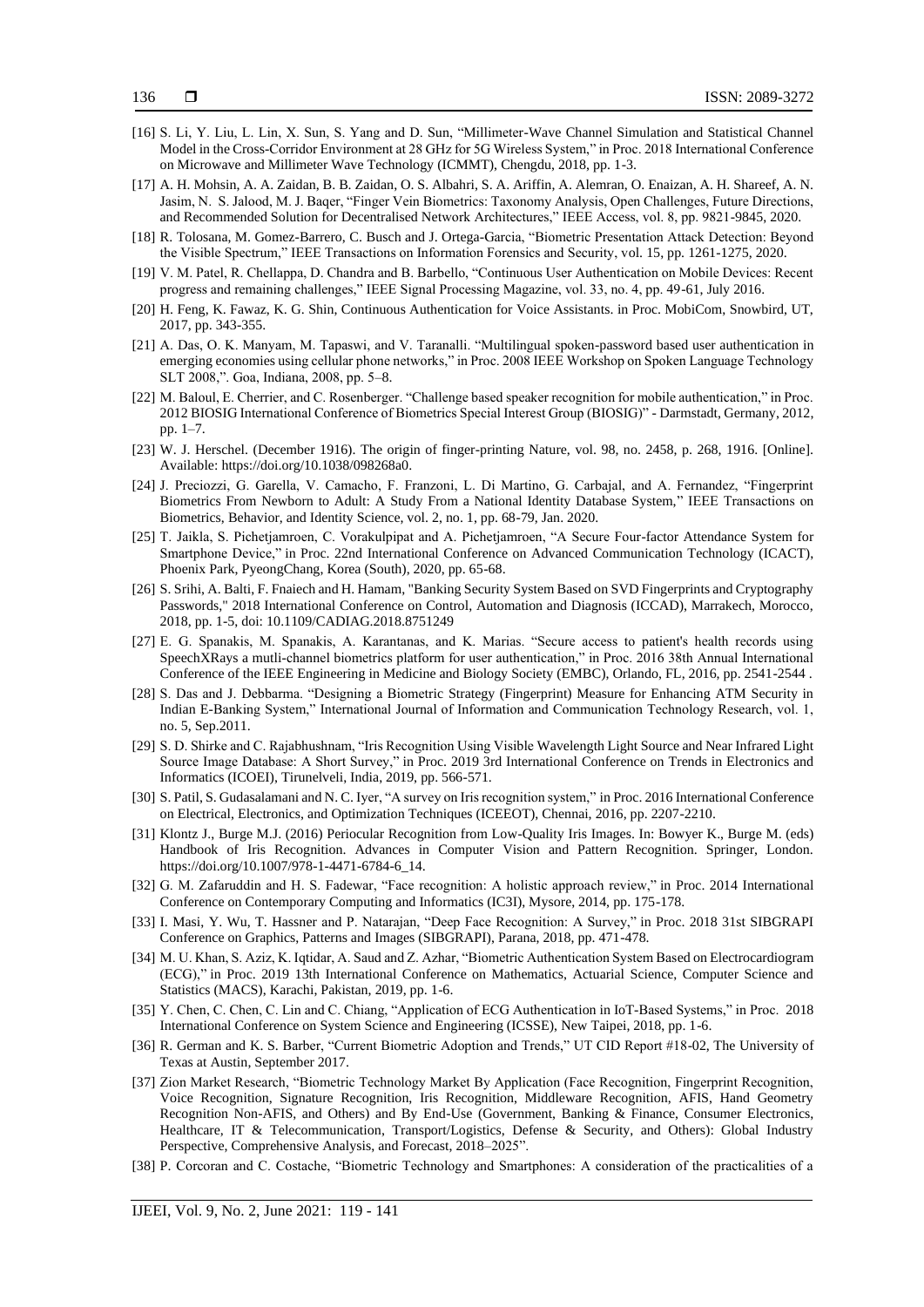broad adoption of biometrics and the likely impacts," in IEEE Consumer Electronics Magazine, vol. 5, no. 2, pp. 70- 78, April 2016.

- <span id="page-18-0"></span>[39] A. Das, C. Galdi, H. Han, R. Ramachandra, J. Dugelay and A. Dantcheva, "Recent Advances in Biometric Technology for Mobile Devices," in Proc. 2018 IEEE 9th International Conference on Biometrics Theory, Applications and Systems (BTAS), Redondo Beach, CA, USA, 2018, pp. 1-11.
- <span id="page-18-1"></span>[40] J. Ribeiro Pinto, J. S. Cardoso and A. Lourenço, "Evolution, Current Challenges, and Future Possibilities in ECG Biometrics," IEEE Access, vol. 6, pp. 34746-34776, 2018.
- <span id="page-18-2"></span>[41] P. Kamble and A. Birajdar, "IoT Based Portable ECG Monitoring Device for Smart Healthcare," in Proc. 2019 Fifth International Conference on Science Technology Engineering and Mathematics (ICONSTEM), Chennai, India, 2019, pp. 471-474.
- <span id="page-18-3"></span>[42] H. A. El Zouka and M. M. Hosni, "Secure IoT communications for smart healthcare monitoring system," Internet of Things, Jan. 2019.
- <span id="page-18-4"></span>[43] A. R. Moosavi, E. Nigussie, M. Levorato, S. Virtanen and J. Isoaho, "Performance Analysis of End-to-End Security Schemes in Healthcare IoT," Procedia Computer Science, vol. 130, 2018, pp. 432-439.
- <span id="page-18-5"></span>[44] N. M. M. AbdElnapi, N. F. Omran, A. A. Ali and F. A. Omara, "A survey of internet of things technologies and projects for healthcare services," in Proc. 2018 International Conference on Innovative Trends in Computer Engineering (ITCE), Aswan, 2018, pp. 48-55.
- <span id="page-18-6"></span>[45] Z. Yang, Q. Zhou, L. Lei, K. Zheng, and W. Xiang, "An IoT-cloud Based Wearable ECG Monitoring System for Smart Healthcare," J. Med. Syst., vol. 40, no. 12, p. 286, Dec. 2016.
- <span id="page-18-7"></span>[46] N. Shakhakarmi "5G Wireless Communications Systems: Heterogeneous Network Architecture and Design for Small Cells, D2D Communications (Low Range, Multi-hop) and Wearable Healthcare System on chip (ECG, EEG) for 5G Wireless," Int. J. Comput. Sci. Issues, vol. 13, no. 6, pp. 34–45, Nov. 2016.
- <span id="page-18-8"></span>[47] S. R. Islam, D. Kwak, M. H. Kabir, M. Hossain, and K.S. Kwak, "The Internet of Things for Health Care: A Comprehensive Survey," IEEE Access, vol. 3, pp. 678–708, 2015.
- <span id="page-18-9"></span>[48] J. S. Arteaga-Falconi, H. Al Osman and A. El Saddik, "ECG Authentication for Mobile Devices," IEEE Transactions on Instrumentation and Measurement, vol. 65, no. 3, pp. 591-600, March 2016.
- <span id="page-18-10"></span>[49] H. Tan and I. Chung, "Secure Authentication and Group Key Distribution Scheme for WBANs Based on Smartphone ECG Sensor," IEEE Access, vol. 7, pp. 151459-151474, 2019.
- <span id="page-18-11"></span>[50] F. Samie, L. Bauer and J. Henkel, "IoT technologies for embedded computing: A survey," in Proc. 2016 International Conference on Hardware/Software Codesign and System Synthesis (CODES+ISSS), Pittsburgh, PA, 2016, pp. 1-10.
- <span id="page-18-12"></span>[51] S. Maqbool, M. Waseem Iqbal, M. Raza Naqvi, K. Sarmad Arif, M. Ahmed and M. Arif, "IoT Based Remote Patient Monitoring System," 2020 International Conference on Decision Aid Sciences and Application (DASA), 2020, pp. 1255-1260, doi: 10.1109/DASA51403.2020.9317213.
- <span id="page-18-13"></span>[52] G. Wang, D. John and A. Nag, "Low Complexity ECG Biometric Authentication for IoT Edge Devices," 2020 IEEE International Conference on Integrated Circuits, Technologies and Applications (ICTA), 2020, pp. 145-146, doi: 10.1109/ICTA50426.2020.9332012.
- <span id="page-18-14"></span>[53] C. Liu, X. Zhang , L. Zhao, F. Liu, X. Chen, Y. Yao, and J. Li, "Signal Quality Assessment and Lightweight QRS Detection for Wearable ECG SmartVest System," IEEE Internet of Things Journal, 2019, vol. 6, no. 2, pp. 1363-1374, doi: 10.1109/JIOT.2018.2844090.
- <span id="page-18-15"></span>[54] L. Xiaolin, B. Cardiff and D. John, "A 1D Convolutional Neural Network for Heartbeat Classification from Single Lead ECG," 27th IEEE International Conference on Electronics, Circuits and Systems (ICECS), 2020, pp. 1-2, doi: 10.1109/ICECS49266.2020.9294838
- <span id="page-18-16"></span>[55] A. Malik and R. K. Sharma, "Detection of heart conditions using HRV processor in Matlab simulink," in Proc. 2017 International Conference on Trends in Electronics and Informatics (ICEI), Tirunelveli, 2017, pp. 861-864.
- <span id="page-18-17"></span>[56] Y. Hagiwara, H. Fujita, S. Lih Oh, J. Hong Tan, R. San Tan, E. J Ciaccio, and U. Rajendra Acharya, "Computer-aided diagnosis of atrial fibrillation based on ECG Signals: A review," Information Sciences, vol. 467, ISSN 0020-0255, 2018. pp. 99-114.
- <span id="page-18-18"></span>[57] A. Y. Shdefat, M. Il Joo, and H. C. Kim, "A Method of Analyzing ECG to Diagnose Heart Abnormality utilizing SVM and DWT," Journal of Multimedia Information System, vol. 3, no. 2, pp. 35-42, Aug. 2016.
- <span id="page-18-19"></span>[58] S. Yazdani, P. Laub, A. Luca and J. Vesin, "Heart rhythm classification using short-term ECG atrial and ventricular activity analysis," in Proc. 2017 Computing in Cardiology (CinC), Rennes, France, 2017, pp. 1-4.
- <span id="page-18-20"></span>[59] A. Srinivasulu and N. Sriraam, "Ventricular Ectopic Beat Classification Using KNN Multi-Feature Classifier," in Proc. 2018 International Conference on Communication, Computing and Internet of Things (IC3IoT), Chennai, India, 2018, pp. 69-72.
- <span id="page-18-21"></span>[60] A. L. Fred, K. S. N, V. Suresh, R. A. Mathew, R. Reji and S. S. Mathews, "Hardware Implementation of Heart Rate and QRS Complex Detection Using Raspberry Pi Processor for Medical Diagnosis," in Proc. 2019 International Conference on Recent Advances in Energy-efficient Computing and Communication (ICRAECC), Nagercoil, India, 2019, pp. 1-4.
- <span id="page-18-22"></span>[61] X. Tang, Q. Hu and W. Tang, "A Real-Time QRS Detection System With PR/RT Interval and ST Segment Measurements for Wearable ECG Sensors Using Parallel Delta Modulators," IEEE Transactions on Biomedical Circuits and Systems, vol. 12, no. 4, pp. 751-761, Aug. 2018.

*A Survey Study of Challenges and Opportunities of ECG Biometric Authentication - (Ahmed Shdefat et al.)*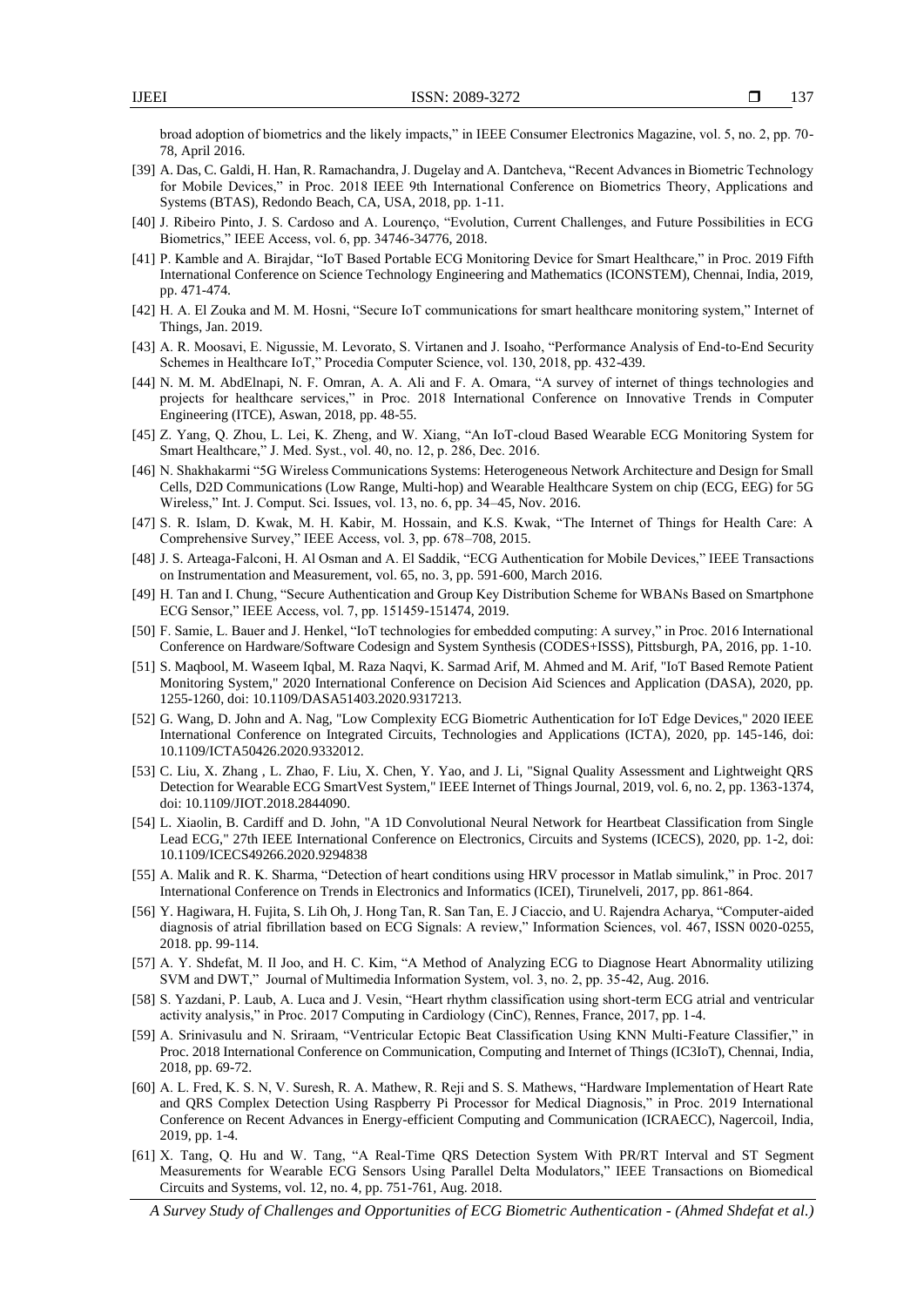138

- <span id="page-19-0"></span>[62] A. Appathurai, J. J. Carol, C. Raja, S.N. Kumar, A. V. Daniel, A. J. G. Malar, A. L. Fred, and S. Krishnamoorthy, "A study on ECG signal characterization and practical implementation of some ECG characterization techniques," Measurement, vol. 147, 2019.
- <span id="page-19-1"></span>[63] A. Y. Shdefat, M. Il Joo, S. H. Choi, and H. C. Kim, "Utilizing ECG Waveform Features as New Biometric Authentication Method," International Journal of Electrical and Computer Engineering (IJECE), vol. 8, no. 2, pp. 658- 665, April. 2018.
- <span id="page-19-2"></span>[64] D. A. B. Moreira et al., "Electrocardiogram Fiducial Points Detection for Health Care Systems," in Proc. 2018 IEEE Symposium on Computers and Communications (ISCC), Natal, 2018, pp. 00640-00645.
- <span id="page-19-3"></span>[65] D. Kumari, I. Saini and N. Sood, "Detection of Heart rate through Speech Using Mel Frequency cepstrum coefficients," in Proc. 2019 3rd International Conference on Trends in Electronics and Informatics (ICOEI), Tirunelveli, India, 2019, pp. 455-458.
- <span id="page-19-4"></span>[66] O. Divyabharathi, A. Sundar, C. Mukherjee and S. Deepika, "Analysis of Human Physiological Parameters Using Real-Time HRV Estimation from Acquired ECG Signals," in Proc. 2019 International Conference on Data Science and Communication (IconDSC), Bangalore, India, 2019, pp. 1-4.
- <span id="page-19-5"></span>[67] H. D. Hesar and M. Mohebbi, "An Adaptive Kalman Filter Bank for ECG Denoising," IEEE Journal of Biomedical and Health Informatics, 2020.
- <span id="page-19-6"></span>[68] P. Kumar and V. K. Sharma, "Detection and classification of ECG noises using decomposition on mixed codebook for quality analysis," Healthcare Technology Letters, vol. 7, no. 1, pp. 18-24, 2 2020.
- <span id="page-19-7"></span>[69] Z. Gao, J. Wu, J. Zhou, W. Jiang and L. Feng, "Design of ECG Signal Acquisition and Processing System," in Proc. 2012 International Conference on Biomedical Engineering and Biotechnology, Macao, 2012, pp. 762-764.
- <span id="page-19-8"></span>[70] S. Abbaspour, A. Fallah, M. Linden, and H. Gholamhossein, "Filter bank-based processing of the stress ECG," in Proc. IEEE 39th Annu. Int. Conf. Eng. Med. Biol. Soc., Sep. 1995, pp. 887–888
- <span id="page-19-9"></span>[71] T. Y. M. Slonim, M. A. Slonim, and E. A. Ovsyscher, "The use of simple FIR Filters for filtering of ECG Signals and a New Method for Post-Filter Signal Reconstruction," in Proc. Comptr. Cardio. Conf., Sep. 1993, pp. 871–873.
- <span id="page-19-10"></span>[72] N.V. Thakor and Y.S. Zhu, "Applications of adaptive filtering to ECG analysis: Noise cancellation and arrhythmia detection," IEEE Trans. Biomed. Eng., vol. 38, no. 8, pp. 785–794, Aug. 1991
- <span id="page-19-11"></span>[73] J. A. Sukor, "Signal quality measures for pulse oximetry and blood pressure signals acquired in unsupervised home telecare environments". Ph.D. dissertation, Uni. of New South Wales, 2012.
- <span id="page-19-12"></span>[74] C. Orphanidou, T. Bonnici, P. Charlton, D. Clifton, D. Vallance, L. Tarassenko, "Signal quality indices for the electrocardiogram and photoplethysmogram: derivation and applications to wireless monitoring," IEEE J. Biomed. Health Inf., vol. 19, no. 3, pp. 832–838, 2014.
- <span id="page-19-13"></span>[75] O. Sayadi and M. Shamsollahi, "A model-based Bayesian framework for ECG beat segmentation," Physiological Measurement, vol. 30, no. 3, pp. 335-352, 2009.
- <span id="page-19-14"></span>[76] P. E. McSharry, G. D. Clifford, L. Tarassenko, and L. A. Smith, "A dynamical model for generating synthetic electrocardiogram signals," IEEE Trans. Biomedical Engineering, vol. 50, no. 3, pp. 289-294, 2003.
- <span id="page-19-15"></span>[77] K. Dragomiretskiy, and D. Zosso, "Variational mode decomposition," IEEE Trans. Signal Process., vol. 62, no. 3, pp. 531–544, Feb. 2014.
- <span id="page-19-16"></span>[78] R. Sameni, M. B. Shamsollahi, C. Jutten, and G.D. Clifford, "A nonlinear Bayesian filtering framework for ECG denoising," IEEE Trans. Biomed. Eng., vol. 54, no. 12, pp. 2172–2185, Dec. 2007.
- [79] S. Jain, V. Bajaj, and A. Kumar, "Riemann Liouvelle Fractional Integral based Empirical Mode Decomposition for ECG Denoising," IEEE J. Biomed. Health Informat., vol. 22, no. 4, pp. 1133–1139, Sept. 2017.
- [80] M.A. Kabir, and C. Shahnaz, "Denoising of ECG signals based on noise reduction algorithms in EMD and wavelet domains," Biomed. Signal Process. Control, vol. 7, no. 5, pp. 481–489, Sept. 2012.
- [81] A.O. Boudraa and J.C. Cexus, "EMD-based signal filtering," IEEE Trans. Instrum. Meas., vol. 56, no. 6, pp. 2196– 2202, Dec. 2007.
- <span id="page-19-17"></span>[82] S. Abbaspour, A. Fallah, M. Linden, and H. Gholamhossein, "Evaluation of wavelet based methods in removing motion artifact from ECG signal," in Proc. 16th Nordic-Baltic Conf. Biomed. Eng., Gothenburg, Sweden, Oct. 2015, pp. 1–4.
- <span id="page-19-18"></span>[83] B.H. Tracey, and E.L. Miller, "Nonlocal means denoising of ECG signals," IEEE Trans. Biomed. Eng., vol. 59, no. 9, pp. 2383–2386, Sept. 2012.
- [84] P. Singh, and G. Pradhan, "Exploring the Non-Local Similarity Present in Variational Mode Functions for Effective ECG Denoising," in Proc. IEEE Int. Conf. Acoust., Speech Signal Process, Apr. 2018, pp. 861–865.
- <span id="page-19-19"></span>[85] P. Singh, S. Shahnawazuddin, and G. Pradhan, "Significance of modified empirical mode decomposition for ECG denoising," in Proc. IEEE 39th Annu. Int. Conf. Eng. Med. Biol. Soc., July 2017, pp. 2956–2959.
- <span id="page-19-20"></span>[86] P. Singh and G. Pradhan, "A New ECG Denoising Framework Using Generative Adversarial Network," in IEEE/ACM Transactions on Computational Biology and Bioinformatics.
- <span id="page-19-21"></span>[87] T. Shaown, I. Hasan, M. M. R. Mim and M. S. Hossain, "IoT-based Portable ECG Monitoring System for Smart Healthcare," in Proc. 2019 1st International Conference on Advances in Science, Engineering and Robotics Technology (ICASERT), Dhaka, Bangladesh, 2019, pp. 1-5.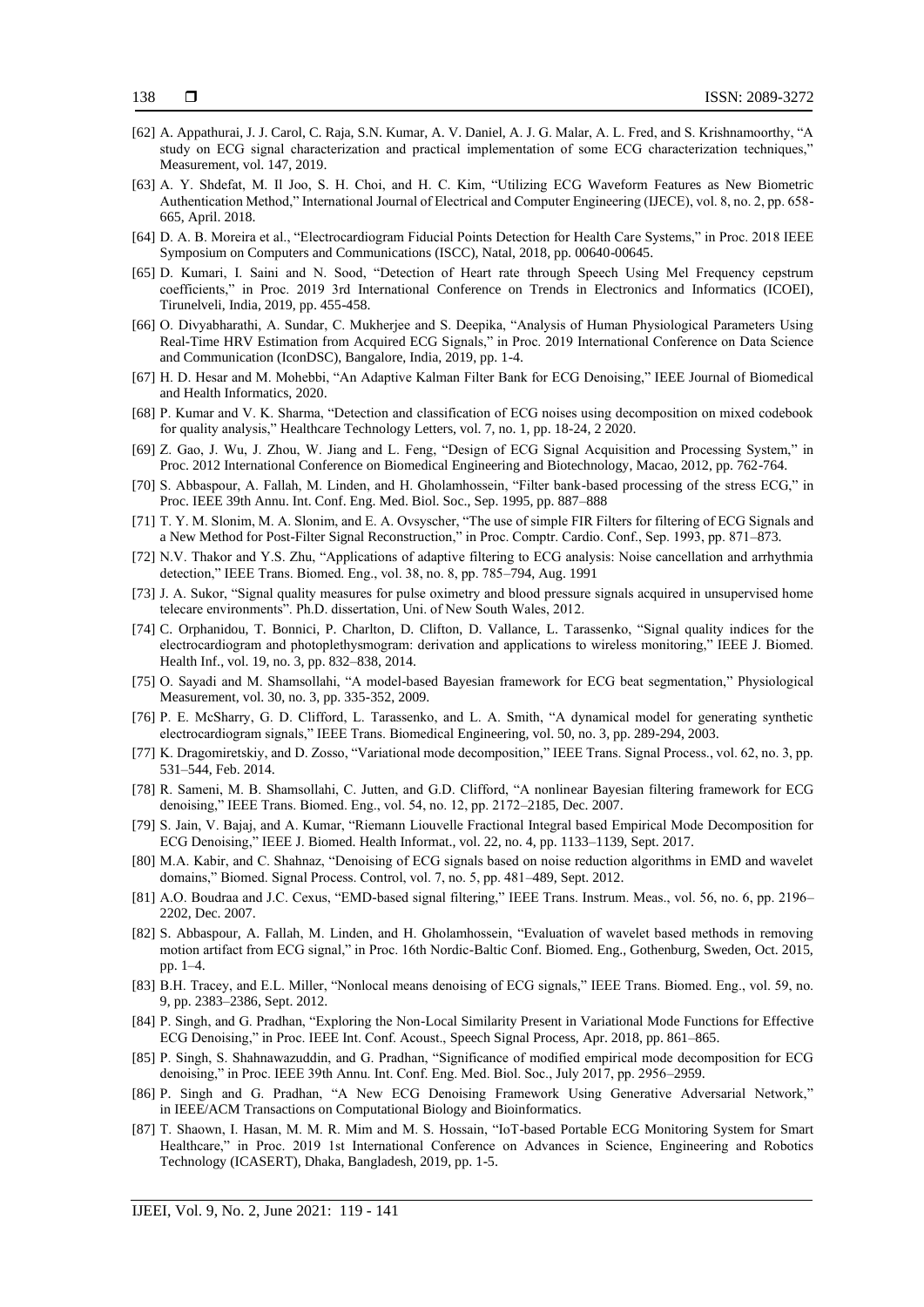- <span id="page-20-0"></span>[88] M. A. G. Santos, R. Munoz, R. Olivares, P. P. R. Filho, J. Del Ser., and V. H. C. de Albuquerque, "Online heart monitoring systems on the internet of health things environments: A survey, a reference model and an outlook," Information Fusion, vol. 53, 2020, pp. 222-239.
- <span id="page-20-1"></span>[89] S. Majumder, L. Chen, O. Marinov, C. Chen, T. Mondal and M. J. Deen, "Noncontact Wearable Wireless ECG Systems for Long-Term Monitoring," in IEEE Reviews in Biomedical Engineering, vol. 11, pp. 306-321, 2018, doi: 10.1109/RBME.2018.2840336.
- <span id="page-20-2"></span>[90] L. M. Vela, H. Kwon, S. B. Rutkove and B. Sanchez, "Standalone IoT Bioimpedance Device Supporting Real-Time Online Data Access," IEEE Internet of Things Journal, vol. 6, no. 6, pp. 9545-9554, Dec. 2019.
- <span id="page-20-3"></span>[91] P. Singh and A. Jasuja, "IoT based low-cost distant patient ECG monitoring system," in Proc. 2017 International Conference on Computing, Communication and Automation (ICCCA), Greater Noida, 2017, pp. 1330-1334.
- <span id="page-20-4"></span>[92] R. D. Labati, R. Sassi and F. Scotti, "ECG biometric recognition: Permanence analysis of QRS signals for 24 hours continuous authentication," in Proc. 2013 IEEE International Workshop on Information Forensics and Security (WIFS), Guangzhou, 2013, pp. 31-36.
- <span id="page-20-5"></span>[93] L. Biel, O. Pettersson, L. Philipson and P. Wide, "ECG analysis: a new approach in human identification," IEEE Transactions on Instrumentation and Measurement, vol. 50, no. 3, pp. 808-812, June 2001.
- <span id="page-20-6"></span>[94] G. Wübbeler, M. Stavridis, D. Kreiseler and R. Bousseljot, C. Elster, "Verification of humans using the electrocardiogram," Pattern Recognition Letters, vol. 28, no.10, pp.1172-1175, July 2007
- <span id="page-20-7"></span>[95] S. J. Kang, S. Y. Lee, H. I. Cho and H. Park, "ECG Authentication System Design Based on Signal Analysis in Mobile and Wearable Devices," IEEE Signal Processing Letters, vol. 23, no. 6, pp. 805-808, June 2016.
- <span id="page-20-8"></span>[96] H. Plácido da Silva, A. Fred, A. Lourenco and A. Jain, "Finger ECG signal for user authentication: Usability and performance," in Proc. 2013 IEEE 6th International Conference on Biometrics: Theory, Applications and Systems (BTAS), Arlington, VA, 2013, pp. 1-8.
- <span id="page-20-9"></span>[97] J. Wan, M. Al-awlaqi, M. Li, M. O'Grady, X. Gu, J. Wang and N. Cao, "Wearable IoT enabled real-time health monitoring system," EURASIP Journal on Wireless Communications and Networking, no. 1, pp. 298, 2018.
- <span id="page-20-10"></span>[98] V. E. Balas, V. K. Solanki, R. Kumar, and Md. A. R. Ahad, A handbook of internet of things in biomedical and cyber physical system, 2020.
- <span id="page-20-11"></span>[99] IDC Worldwide Quarterly Wearable Device Tracker. [Online]. Available: https://www.idc.com/getdoc.jsp?containerId=prUS45737919.
- <span id="page-20-12"></span>[100] T. Poongodi, R. Krishnamurthi, R. Indrakumari, P. Suresh, and B. Balusamy, "Wearable Devices and IoT," A Handbook of Internet of Things in Biomedical and Cyber Physical System, Springer, Cham, 2020, pp. 245–273.
- <span id="page-20-13"></span>[101] Darwish, A. E. Hassanien, M. Elhoseny, A. K. Sangaiah, and K. Muhammad, "The impact of the hybrid platform of internet of things and cloud computing on healthcare systems: opportunities, challenges, and open problems," J. Ambient Intell. Humaniz. Comput., vol. 10, no. 10, pp. 4151–4166, Oct. 2019.
- <span id="page-20-14"></span>[102] L. Celic and R. Magjarevic, "Seamless connectivity architecture and methods for IoT and wearable devices," Automatika, vol. 61, no. 1, pp. 21–34, Jan. 2020.
- <span id="page-20-15"></span>[103] H. Yildirim and A. M. T. Ali-Eldin, "A model for predicting user intention to use wearable IoT devices at the workplace," J. King Saud Univ. - Comput. Inf. Sci., vol. 31, no. 4, pp. 497–505, Oct. 2019.
- <span id="page-20-17"></span><span id="page-20-16"></span>[104] M. Ramzan, S. M. Awan, H. Aldabbas, A. Abid, M. Farhan, S. Khalid, and R. M. A. Latif, "Internet of medical things for smart D3S to enable road safety," Int. J. Distrib. Sens. Netw., vol. 15, no. 8, Aug. 2019.
- [105] Rymaszewska, P. Helo, and A. Gunasekaran, "IoT powered servitization of manufacturing an exploratory case study," Int. J. Prod. Econ., vol. 192, pp. 92–105, Oct. 2017.
- <span id="page-20-18"></span>[106] Social Distancing, Quarantine, and Isolation. [Online]. Available: https://www.cdc.gov/coronavirus/2019 ncov/prevent-getting-sick/social-distancing.html
- <span id="page-20-19"></span>[107] Coronavirus COVID-19 crowd sourced open data study. [Online]. Available: https://vagus.co/covid-19-study/
- <span id="page-20-20"></span>[108] IoT & WEARABLE connectors and assembled solutions. [Online]. Available: https://www.fischerconnectors.com/global/en/applications/internet-things-iot-wearables
- <span id="page-20-21"></span>[109] J. Couderc, "The telemetric and holter ECG warehouse initiative (THEW): A data repository for the design, implementation and validation of ECG-related technologies," in Proc. 2010 Annual International Conference of the IEEE Engineering in Medicine and Biology, Buenos Aires, Aug. 2010, pp. 6252–6255.
- <span id="page-20-22"></span>[110] M. Alfaras, M. C. Soriano, and S. Ortín, "A Fast Machine Learning Model for ECG-Based Heartbeat Classification and Arrhythmia Detection," Front. Phys., vol. 7, p. 103, Jul. 2019.
- <span id="page-20-23"></span>[111] H. Shi, C. Qin, D. Xiao, L. Zhao, and C. Liu, "Automated heartbeat classification based on deep neural network with multiple input layers," Knowl.-Based Syst., vol. 188, p. 105036, Jan. 2020.
- <span id="page-20-24"></span>[112] J. Zheng, J. Zhang, S. Danioko, H. Yao, H. Guo, and C. Rakovski, "A 12-lead electrocardiogram database for arrhythmia research covering more than 10,000 patients," Sci. Data, vol. 7, no. 1, p. 48, Dec. 2020.
- <span id="page-20-25"></span>[113] F. Jager, A. Taddei, G. B. Moody, M. Emdin, G. Antolič, R. Dorn, A. Smrdel, C. Marchesi, R. G. Mark, "Long-term ST database: a reference for the development and evaluation of automated ischaemia detectors and for the study of the dynamics of myocardial ischaemia," Med. Biol. Eng. Comput., vol. 41, no. 2, pp. 172-182, Mar. 2003.
- <span id="page-20-26"></span>[114] M. Sadrawi, C. H. Lin, Y. T. Lin, Y. Hsieh, C. C. Kuo, J. C. Chien, K. Haraikawa, M. F. Abbod, J. S. Shieh, "Arrhythmia Evaluation in Wearable ECG Devices," Sensors, vol. 17, no. 11, p. 2445, Oct. 2017

*A Survey Study of Challenges and Opportunities of ECG Biometric Authentication - (Ahmed Shdefat et al.)*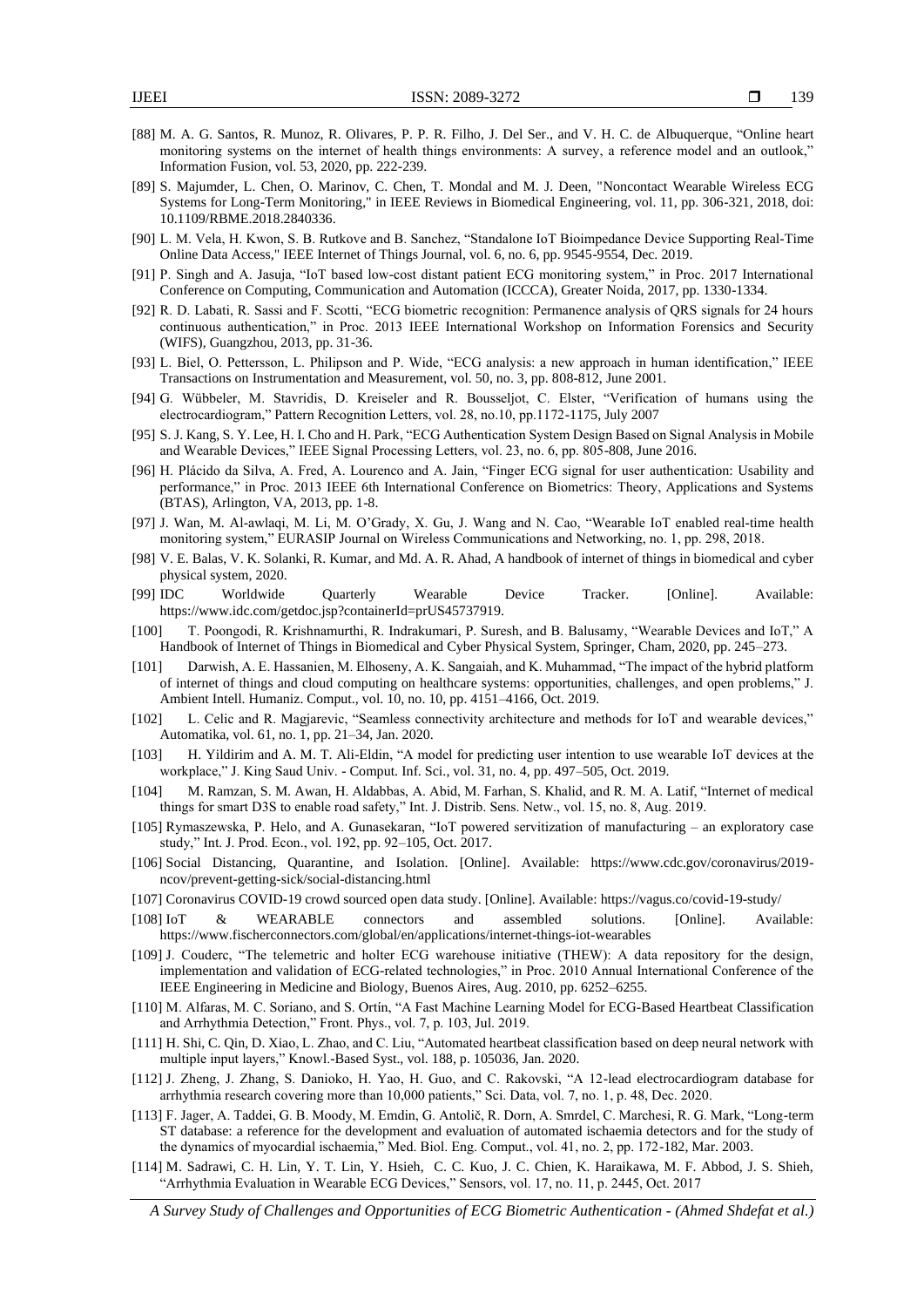- 140
- <span id="page-21-0"></span>[115] F. Liu, C. Liu, X. Jiang, Z. Zhang, Y. Zhang, J. Li, and S. Wei, "Performance Analysis of Ten Common QRS Detectors on Different ECG Application Cases," J. Healthc. Eng., pp. 9050812-9050812, 2018.
- <span id="page-21-1"></span>[116] Y. A. Altay, A. S. Kremlev and A. A. Margun, "ECG Signal Filtering Approach for Detection of P, QRS, T Waves and Complexes in Short Single-Lead Recording," in Proc. 2019 IEEE Conference of Russian Young Researchers in Electrical and Electronic Engineering (EIConRus), Saint Petersburg and Moscow, Russia, 2019, pp. 1135-1140.
- <span id="page-21-2"></span>[117] V. Krasteva, R. Leber, I. Jekova, R. Schmid and R. Abächerli, "Classification of supraventricular and ventricular beats by QRS template matching and decision tree," in Proc. Computing in Cardiology 2014, Cambridge, MA, 2014, pp. 349-352.
- <span id="page-21-3"></span>[118] Y. Nakai, S. Izumi, M. Nakano, K. Yamashita, T. Fujii, H. Kawaguchi, and M. Yoshimoto, "Noise tolerant QRS detection using template matching with short-term autocorrelation," in Proc. 2014 36th Annual International Conference of the IEEE Engineering in Medicine and Biology Society, Chicago, IL, 2014, pp. 34-37.
- <span id="page-21-4"></span>[119] R. S. Andersen, E. S. Poulsen and S. Puthusserypady, "A novel approach for automatic detection of Atrial Fibrillation based on Inter Beat Intervals and Support Vector Machine," in Proc. 2017 39th Annual International Conference of the IEEE Engineering in Medicine and Biology Society (EMBC), Seogwipo, 2017, pp. 2039-2042.
- <span id="page-21-5"></span>[120] Y. Maki, Y. Monno, K. Yoshizaki, M. Tanaka and M. Okutomi, "Inter-Beat Interval Estimation from Facial Video Based on Reliability of BVP Signals," in Proc. 2019 41st Annual International Conference of the IEEE Engineering in Medicine and Biology Society (EMBC), Berlin, Germany, 2019, pp. 6525-6528.
- <span id="page-21-6"></span>[121] L. Mirmohamadsadeghi, S. Fallet, V. Moser, F. Braun and J. Vesin, "Real-time respiratory rate estimation using imaging photoplethysmography inter-beat intervals," in Proc. 2016 Computing in Cardiology Conference (CinC), Vancouver, BC, 2016, pp. 861-864.
- <span id="page-21-7"></span>[122] A. Al-Fuqaha, M. Guizani, M. Mohammadi, M. Aledhari, and M. Ayyash, "Internet of things: A survey on enabling technologies, protocols, and applications," IEEE Commun. Surv. Tutorials, vol. 17, no. 4, pp. 2347–2376, 2015.
- <span id="page-21-8"></span>[123] R. Mahmoud, T. Yousuf, F. Aloul, and I. Zualkernan, "Internet of things (IoT) security: Current status, challenges and prospective measures," in Proc. 2015 10th International Conference for Internet Technology and Secured Transactions (ICITST), 2015, pp. 336–341.
- <span id="page-21-9"></span>[124] H. Wang and A. O. Fapojuwo, "A survey of enabling technologies of low power and long range machine-to-machine communications," IEEE Commun. Surveys Tuts., vol. 19, no. 4, pp. 2621–2639, 2017.
- <span id="page-21-10"></span>[125] G. A. Akpakwu, B. J. Silva, G. P. Hancke, and A. M. Abu-Mahfouz, "A survey on 5G networks for the Internet of Things: Communication technologies and challenges," IEEE Access, vol. 6, pp. 3619–3647, 2017.
- <span id="page-21-11"></span>[126] M. Agiwal, A. Roy and N. Saxena, "Next generation 5G wireless networks: A comprehensive survey," IEEE Communications Surveys & Tutorials, vol. 18, no. 3, pp. 1617-1655, 2016.
- <span id="page-21-12"></span>[127] A. Koutsaftis, R. Kumar, P. Liu and S. S. Panwar, "Fast Inter-Base Station Ring (FIBR): A New Millimeter Wave Cellular Network Architecture," IEEE Journal on Selected Areas in Communications, vol. 37, no. 12, pp. 2699-2714, Dec. 2019.
- <span id="page-21-13"></span>[128] M. Bansal and B. Gandhi, "IoT & Big Data in Smart Healthcare (ECG Monitoring)," in Proc. 2019 International Conference on Machine Learning, Big Data, Cloud and Parallel Computing (COMITCon), Faridabad, India, 2019, pp. 390-396.
- <span id="page-21-14"></span>[129] G. Xu, "IoT-assisted ECG monitoring framework with secure data transmission for health care applications," IEEE Access, 8, pp. 74586-74594
- <span id="page-21-15"></span>[130] F. Porée, G. Kervio, and G. Carrault, "ECG biometric analysis in different physiological recording conditions," Signal, Image and Video Process., vol. 10, no. 2, pp. 267–276, 2016.
- <span id="page-21-16"></span>[131] S. Wahabi, S. Pouryayevali, S. Hari, and D. Hatzinakos, "On evaluating ECG biometric systems: Session-dependence and body posture," IEEE Trans. Inf. Forensics Security, vol. 9, no. 11, pp. 2002–2013, Nov. 2014.
- <span id="page-21-17"></span>[132] S. Pathoumvanh, S. Airphaiboon, and K. Hamamoto, "Robustness study of ECG biometric identification in heart rate variability conditions," IEEJ Trans. Elect. Electron. Eng., vol. 9, no. 3, pp. 294–301, May 2014.
- <span id="page-21-18"></span>[133] Deep speech: Scaling up end-to-end speech recognition. [Online]. Available: [https://arxiv.org/abs/1412.5567.](https://arxiv.org/abs/1412.5567)
- <span id="page-21-19"></span>[134] Q. Zhang, D. Zhou, and X. Zeng, "PulsePrint: Single-arm-ECG biometric human identification using deep learning," in Proc. IEEE 8th Annu. Ubiquitous Comput., Electron. Mobile Commun. Conf. (UEMCON), Oct. 2017, pp. 452– 456.
- <span id="page-21-20"></span>[135] A. Rizwan, A. Zoha, I. Mabrouk, H. Sabbour, A. Al-Sumaiti A. Alomaniy, M. Imran, and Q. Abbasi, "A review on the state of the art in atrial fibrillation detection enabled by machine learning," IEEE Reviews in Biomedical Engineering, 2020.
- <span id="page-21-21"></span>[136] S. S. Abdeldayem and T. Bourlai, "A Novel Approach for ECG-Based Human Identification Using Spectral Correlation and Deep Learning," IEEE Transactions on Biometrics, Behavior, and Identity Science, vol. 2, no. 1, pp. 1-14, Jan. 2020.